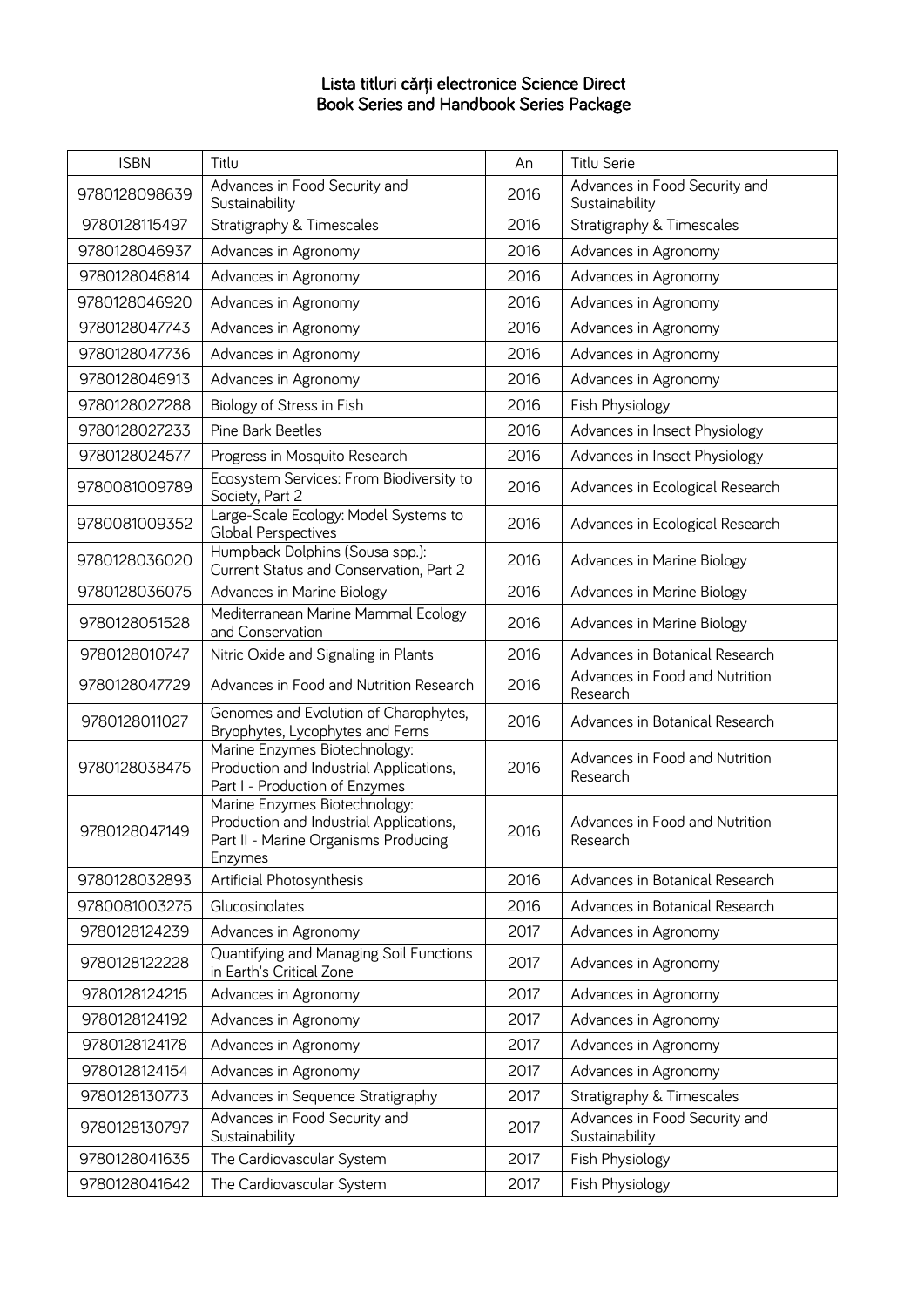| 9780128117750 | Insect Immunity                                                                                                      | 2017 | Advances in Insect Physiology                   |
|---------------|----------------------------------------------------------------------------------------------------------------------|------|-------------------------------------------------|
| 9780128118337 | Insect Epigenetics                                                                                                   | 2017 | Advances in Insect Physiology                   |
| 9780128043387 | Networks of Invasion: A Synthesis of<br>Concepts                                                                     | 2017 | Advances in Ecological Research                 |
| 9780128133286 | Networks of Invasion: Empirical Evidence<br>and Case Studies                                                         | 2017 | Advances in Ecological Research                 |
| 9780128124017 | Advances in Marine Biology                                                                                           | 2017 | Advances in Marine Biology                      |
| 9780128118313 | Northeast Pacific Shark Biology, Research<br>and Conservation Part A                                                 | 2017 | Advances in Marine Biology                      |
| 9780128123942 | Northeast Pacific Shark Biology,<br>Research, and Conservation, Part B                                               | 2017 | Advances in Marine Biology                      |
| 9780128095874 | Marine Enzymes Biotechnology:<br>Production and Industrial Applications,<br>Part III - Application of Marine Enzymes | 2017 | Advances in Food and Nutrition<br>Research      |
| 9780128033180 | Insect-Plant Interactions in a Crop<br><b>Protection Perspective</b>                                                 | 2017 | Advances in Botanical Research                  |
| 9780128119167 | Advances in Food and Nutrition Research                                                                              | 2017 | Advances in Food and Nutrition<br>Research      |
| 9780128126332 | Advances in Food and Nutrition Research                                                                              | 2017 | Advances in Food and Nutrition<br>Research      |
| 9780128014318 | How Plants Communicate with their<br><b>Biotic Environment</b>                                                       | 2017 | Advances in Botanical Research                  |
| 9780128028537 | Phytoremediation                                                                                                     | 2017 | Advances in Botanical Research                  |
| 9780128026519 | Secondary Endosymbioses                                                                                              | 2017 | Advances in Botanical Research                  |
| 9780128152836 | Advances in Agronomy                                                                                                 | 2018 | Advances in Agronomy                            |
| 9780128151792 | Advances in Agronomy                                                                                                 | 2018 | Advances in Agronomy                            |
| 9780128151778 | Advances in Agronomy                                                                                                 | 2018 | Advances in Agronomy                            |
| 9780128151754 | Advances in Agronomy                                                                                                 | 2018 | Advances in Agronomy                            |
| 9780128151730 | Advances in Agronomy                                                                                                 | 2018 | Advances in Agronomy                            |
| 9780128151716 | Advances in Agronomy                                                                                                 | 2018 | Advances in Agronomy                            |
| 9780128150986 | Cyclostratigraphy and Astrochronology                                                                                | 2018 | Stratigraphy & Timescales                       |
| 9780128151976 | Advances in Food Security and<br>Sustainability                                                                      | 2018 | Advances in Food Security and<br>Sustainability |
| 9780128137703 | Butterfly Wing Patterns and Mimicry                                                                                  | 2018 | Advances in Insect Physiology                   |
| 9780128150795 | Crop Protection                                                                                                      | 2018 | Advances in Insect Physiology                   |
| 9780128139493 | Next Generation Biomonitoring: Part 1                                                                                | 2018 | Advances in Ecological Research                 |
| 9780128143179 | Next Generation Biomonitoring: Part 2                                                                                | 2018 | Advances in Ecological Research                 |
| 9780128151013 | Advances in Marine Biology                                                                                           | 2018 | Advances in Marine Biology                      |
| 9780128151037 | Advances in Marine Biology                                                                                           | 2018 | Advances in Marine Biology                      |
| 9780128151051 | Emerging Pollutants and Their Effects on<br>Marine Ecosystems                                                        | 2018 | Advances in Marine Biology                      |
| 9780128118030 | New Research and Developments of<br>Water-Soluble Vitamins                                                           | 2018 | Advances in Food and Nutrition<br>Research      |
| 9780128149904 | Advances in Food and Nutrition Research                                                                              | 2018 | Advances in Food and Nutrition<br>Research      |
| 9780128150894 | Advances in Food and Nutrition Research                                                                              | 2018 | Advances in Food and Nutrition<br>Research      |
| 9780128134573 | <b>Plastid Genome Evolution</b>                                                                                      | 2018 | Advances in Botanical Research                  |
| 9780128094471 | <b>Transgenic Plants</b>                                                                                             | 2018 | Advances in Botanical Research                  |
| 9780128139776 | Biological Emerging Risks in Foods                                                                                   | 2018 | Advances in Food and Nutrition<br>Research      |
| 9780128093900 | Membrane Transport in Plants                                                                                         | 2018 | Advances in Botanical Research                  |
| 9780128154038 | Plant Epigenetics Coming of Age for<br><b>Breeding Applications</b>                                                  | 2018 | Advances in Botanical Research                  |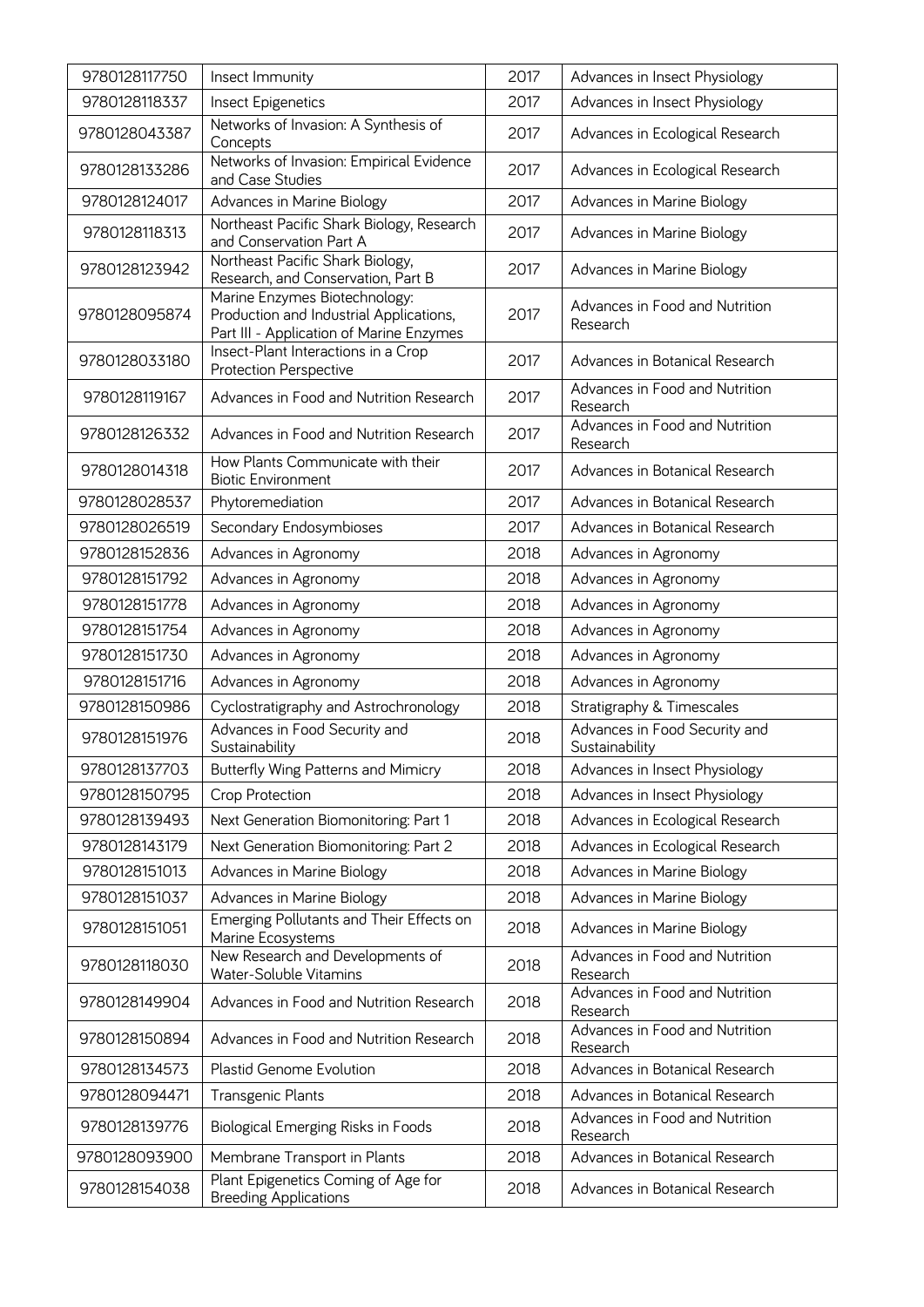| 9780128174043 | Advances in Agronomy                                                                                                                            | 2019 | Advances in Agronomy                                    |
|---------------|-------------------------------------------------------------------------------------------------------------------------------------------------|------|---------------------------------------------------------|
| 9780128174067 | Advances in Agronomy                                                                                                                            | 2019 | Advances in Agronomy                                    |
| 9780128174081 | Advances in Agronomy                                                                                                                            | 2019 | Advances in Agronomy                                    |
| 9780128175989 | Advances in Agronomy                                                                                                                            | 2019 | Advances in Agronomy                                    |
| 9780081028421 | Advances in Insect Physiology                                                                                                                   | 2019 | Advances in Insect Physiology                           |
| 9780081028544 | Resilience in Complex Socio-ecological<br>Systems                                                                                               | 2019 | Advances in Ecological Research                         |
| 9780081029145 | Advances in Marine Biology                                                                                                                      | 2019 | Advances in Marine Biology                              |
| 9780128160497 | Advances in Food and Nutrition Research                                                                                                         | 2019 | Advances in Food and Nutrition<br>Research              |
| 9780128160732 | Food Applications of Nanotechnology                                                                                                             | 2019 | Advances in Food and Nutrition<br>Research              |
| 9780128154656 | Molecular Physiology and Biotechnology<br>of Trees                                                                                              | 2019 | Advances in Botanical Research                          |
| 9780081027523 | Metabolism, Structure and Function of<br>Plant Tetrapyrroles: Introduction,<br>Microbial and Eukaryotic Chlorophyll<br>Synthesis and Catabolism | 2019 | Advances in Botanical Research                          |
| 9780128095225 | Advances in Bioenergy                                                                                                                           | 2016 | Advances in Bioenergy                                   |
| 9780128047781 | Energy Efficiency in Data Centers and<br>Clouds                                                                                                 | 2016 | Advances in Computers                                   |
| 9780128048245 | Vitamin D Hormone                                                                                                                               | 2016 | Vitamins and Hormones                                   |
| 9780128048191 | Klotho                                                                                                                                          | 2016 | Vitamins and Hormones                                   |
| 9780128051580 | Advances in Computers                                                                                                                           | 2016 | Advances in Computers                                   |
| 9780128048184 | Thymosins                                                                                                                                       | 2016 | Vitamins and Hormones                                   |
| 9780128047958 | Personalized Medicine                                                                                                                           | 2016 | Advances in Protein Chemistry and<br>Structural Biology |
| 9780128099193 | Advances in Computers                                                                                                                           | 2016 | Advances in Computers                                   |
| 9780128099414 | Advances in Computers                                                                                                                           | 2016 | Advances in Computers                                   |
| 9780128047941 | Ion Channels as Therapeutic Targets,<br>Part A                                                                                                  | 2016 | Advances in Protein Chemistry and<br>Structural Biology |
| 9780128048269 | Ion channels as therapeutic targets, part<br>B                                                                                                  | 2016 | Advances in Protein Chemistry and<br>Structural Biology |
| 9780128048252 | Insights into Enzyme Mechanisms and<br>Functions from Experimental and<br>Computational Methods                                                 | 2016 | Advances in Protein Chemistry and<br>Structural Biology |
| 9780128029565 | Essays on Developmental Biology, Part A                                                                                                         | 2016 | Current Topics in Developmental<br><b>Biology</b>       |
| 9780128013823 | Essays on Developmental Biology, Part B                                                                                                         | 2016 | Current Topics in Developmental<br>Biology              |
| 9780128046968 | Advances in Heterocyclic Chemistry                                                                                                              | 2016 | Advances in Heterocyclic Chemistry                      |
| 9780128033197 | Hematopoiesis                                                                                                                                   | 2016 | Current Topics in Developmental<br>Biology              |
| 9780124171947 | Genes and Evolution                                                                                                                             | 2016 | Current Topics in Developmental<br>Biology              |
| 9780128046951 | Heterocyclic Chemistry in the 21st<br>Century                                                                                                   | 2016 | Advances in Heterocyclic Chemistry                      |
| 9780444637147 | Annual Reports in Computational<br>Chemistry                                                                                                    | 2016 | Annual Reports in Computational<br>Chemistry            |
| 9780128014288 | Mammalian Preimplantation<br>Development                                                                                                        | 2016 | Current Topics in Developmental<br>Biology              |
| 9780128052488 | Heterocyclic Chemistry in the 21st<br>Century                                                                                                   | 2016 | Advances in Heterocyclic Chemistry                      |
| 9780128040133 | Animal Models for Medications Screening<br>to Treat Addiction                                                                                   | 2016 | International Review of Neurobiology                    |
| 9780128039151 | Controversies In Diabetic Neuropathy                                                                                                            | 2016 | International Review of Neurobiology                    |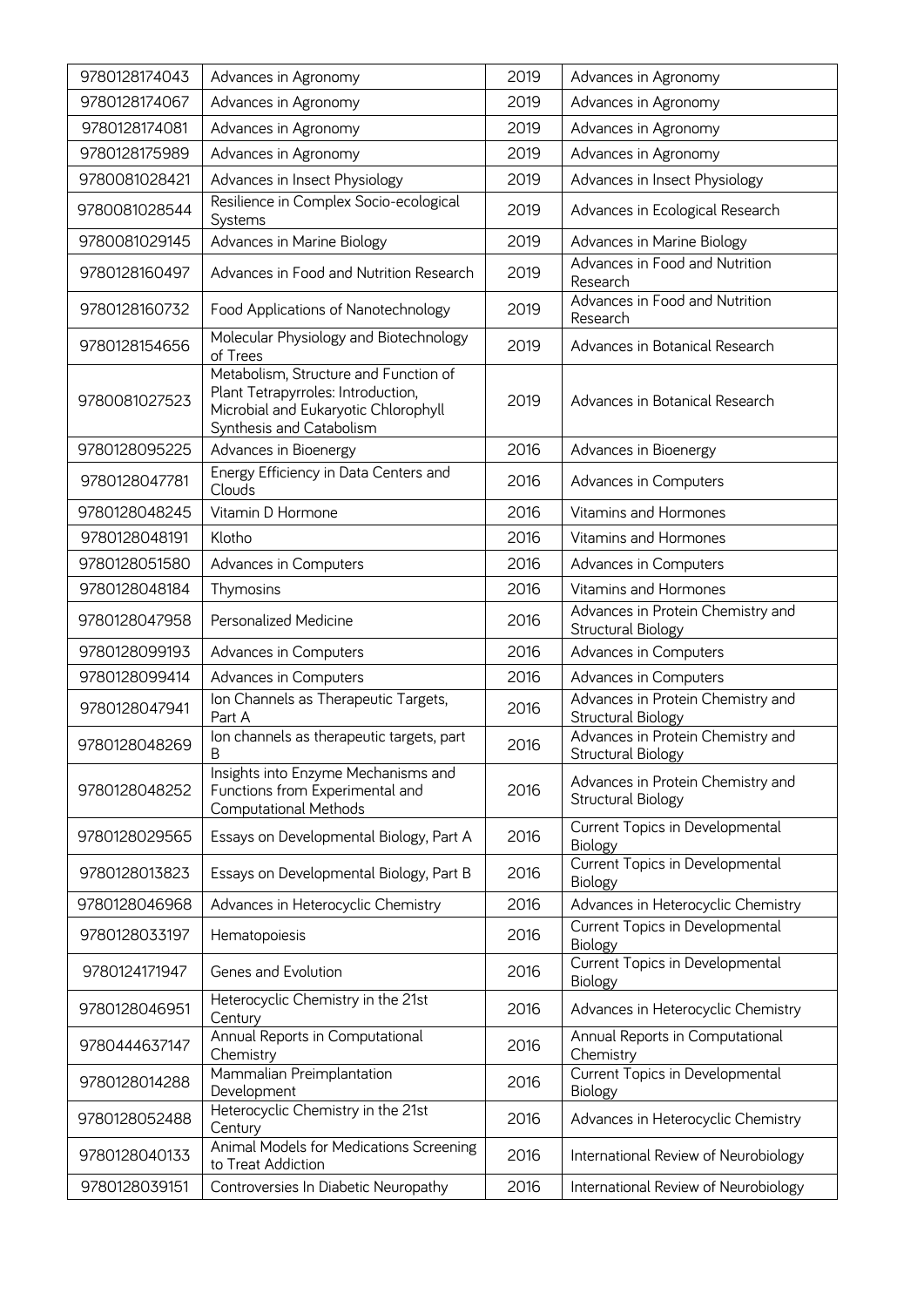| 9780128036198 | Big on Bk                                                                                                | 2016 | International Review of Neurobiology                              |
|---------------|----------------------------------------------------------------------------------------------------------|------|-------------------------------------------------------------------|
| 9780128022900 | Hsp90 in Cancer: Beyond the Usual<br>Suspects                                                            | 2016 | Advances in Cancer Research                                       |
| 9780128047996 | Advances in Immunology                                                                                   | 2016 | Advances in Immunology                                            |
| 9780128039144 | Imaging the Addicted Brain                                                                               | 2016 | International Review of Neurobiology                              |
| 9780128047897 | Advances in Cancer Research                                                                              | 2016 | Advances in Cancer Research                                       |
| 9780128051566 | Tumor Immunology                                                                                         | 2016 | Advances in Immunology                                            |
| 9780128046364 | Nanotechnology and the Brain                                                                             | 2016 | International Review of Neurobiology                              |
| 9780128047880 | Advances in Cancer Research                                                                              | 2016 | Advances in Cancer Research                                       |
| 9780128047989 | Advances in Immunology                                                                                   | 2016 | Advances in Immunology                                            |
| 9780128033449 | The Neuronal Cytoskeleton, Motor<br>Proteins, and Organelle Trafficking in the<br>Axon                   | 2016 | Methods in Cell Biology                                           |
| 9780128039496 | Gut Microbiome and Behavior                                                                              | 2016 | International Review of Neurobiology                              |
| 9780128041406 | Molecular and Cellular Basis of<br>Metastasis: Road to Therapy                                           | 2016 | Advances in Cancer Research                                       |
| 9780128047972 | Advances in Immunology                                                                                   | 2016 | Advances in Immunology                                            |
| 9780128035955 | G Protein-Coupled Receptors                                                                              | 2016 | Methods in Cell Biology                                           |
| 9780128034750 | The Zebrafish                                                                                            | 2016 | Methods in Cell Biology                                           |
| 9780128050552 | The Zebrafish                                                                                            | 2016 | Methods in Cell Biology                                           |
| 9780128034743 | The Zebrafish                                                                                            | 2016 | Methods in Cell Biology                                           |
| 9780128039984 | Septins                                                                                                  | 2016 | Methods in Cell Biology                                           |
| 9780128037867 | The Molecular Basis of Drug Addiction                                                                    | 2016 | Progress in Molecular Biology and<br><b>Translational Science</b> |
| 9780128048276 | Growth Hormone in Health and Disease                                                                     | 2016 | Progress in Molecular Biology and<br><b>Translational Science</b> |
| 9780128045657 | Nanotechnology Tools for the Study of<br><b>RNA</b>                                                      | 2016 | Progress in Molecular Biology and<br><b>Translational Science</b> |
| 9780128046159 | Genetics of Monogenic and Syndromic<br>Obesity                                                           | 2016 | Progress in Molecular Biology and<br><b>Translational Science</b> |
| 9780128093863 | Ubiquitination and Transmembrane<br>Signaling                                                            | 2016 | Progress in Molecular Biology and<br><b>Translational Science</b> |
| 9780128093856 | Host-Microbe Interactions                                                                                | 2016 | Progress in Molecular Biology and<br><b>Translational Science</b> |
| 9780128010587 | Gonadotropins: from Bench Side to<br>Bedside                                                             | 2016 | Progress in Molecular Biology and<br><b>Translational Science</b> |
| 9780128093283 | Molecular and Cellular Changes in the<br>Cancer Cell                                                     | 2016 | Progress in Molecular Biology and<br><b>Translational Science</b> |
| 9780128048153 | Advances in Imaging and Electron<br>Physics                                                              | 2016 | Advances in Imaging and Electron<br>Physics                       |
| 9780128048146 | Particles and Waves in Electron Optics<br>and Microscopy                                                 | 2016 | Advances in Imaging and Electron<br>Physics                       |
| 9780128048139 | Logarithmic Image Processing: Theory<br>and Applications                                                 | 2016 | Advances in Imaging and Electron<br>Physics                       |
| 9780128048122 | Advances in Imaging and Electron<br>Physics                                                              | 2016 | Advances in Imaging and Electron<br>Physics                       |
| 9780128048115 | Advances in Imaging and Electron<br>Physics                                                              | 2016 | Advances in Imaging and Electron<br>Physics                       |
| 9780128048108 | Advances in Imaging and Electron<br>Physics                                                              | 2016 | Advances in Imaging and Electron<br>Physics                       |
| 9780444635457 | Neuroscience for Addiction Medicine:<br>From Prevention to Rehabilitation -<br>Constructs and Drugs      | 2016 | Progress in Brain Research                                        |
| 9780444637161 | Neuroscience for Addiction Medicine:<br>From Prevention to Rehabilitation -<br>Methods and Interventions | 2016 | Progress in Brain Research                                        |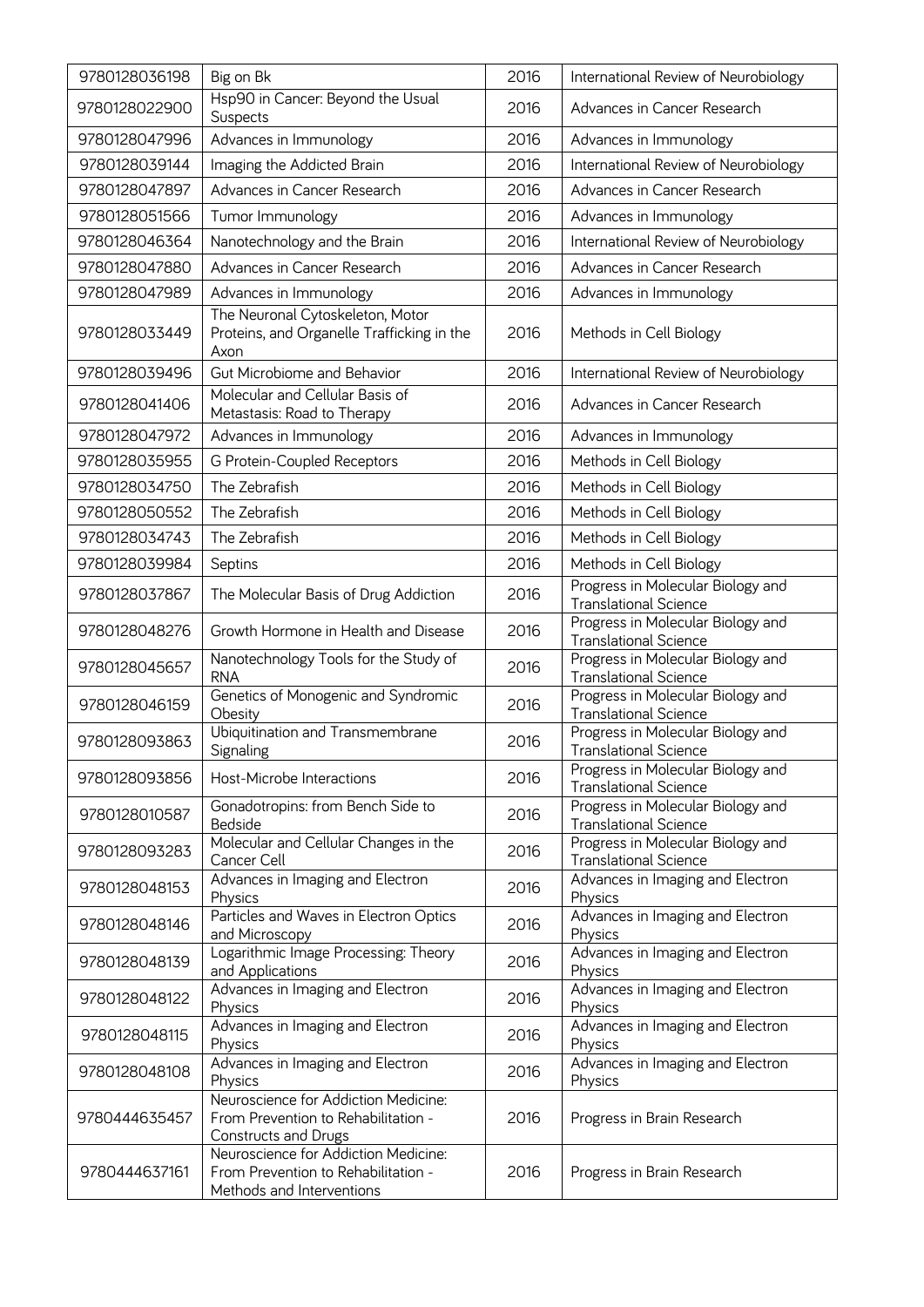| 9780444637048 | New Horizons in Neurovascular Coupling:<br>A Bridge Between Brain Circulation and<br>Neural Plasticity      | 2016 | Progress in Brain Research                                         |
|---------------|-------------------------------------------------------------------------------------------------------------|------|--------------------------------------------------------------------|
| 9780128038864 | Neurobiology of Epilepsy                                                                                    | 2016 | Progress in Brain Research                                         |
| 9780444636980 | The Mathematical Brain Across the<br>Lifespan                                                               | 2016 | Progress in Brain Research                                         |
| 9780128042168 | Brain-Computer Interfaces: Lab<br>Experiments to Real-World Applications                                    | 2016 | Progress in Brain Research                                         |
| 9780444637017 | Motivation                                                                                                  | 2016 | Progress in Brain Research                                         |
| 9780128047156 | Advances in Biomembranes and Lipid<br>Self-Assembly                                                         | 2016 | Advances in Biomembranes and Lipid<br>Self-Assembly                |
| 9780128047088 | Advances in Biomembranes and Lipid<br>Self-Assembly                                                         | 2016 | Advances in Biomembranes and Lipid<br>Self-Assembly                |
| 9780128047408 | Advances in Motivation Science                                                                              | 2016 | Advances in Motivation Science                                     |
| 9780128047071 | International Review of Cell and<br>Molecular Biology                                                       | 2016 | International Review of Cell and<br>Molecular Biology              |
| 9780128048092 | International Review of Cell and<br>Molecular Biology                                                       | 2016 | International Review of Cell and<br>Molecular Biology              |
| 9780128048085 | International Review of Cell and<br>Molecular Biology                                                       | 2016 | International Review of Cell and<br>Molecular Biology              |
| 9780128048078 | International Review of Cell and<br>Molecular Biology                                                       | 2016 | International Review of Cell and<br>Molecular Biology              |
| 9780128048061 | International Review of Cell and<br>Molecular Biology                                                       | 2016 | International Review of Cell and<br>Molecular Biology              |
| 9780128048054 | International Review of Cell and<br>Molecular Biology                                                       | 2016 | International Review of Cell and<br>Molecular Biology              |
| 9780128048047 | International Review of Cell and<br>Molecular Biology                                                       | 2016 | International Review of Cell and<br>Molecular Biology              |
| 9780444637185 | A Worldwide Yearly Survey of New Data<br>in Adverse Drug Reactions                                          | 2016 | Side Effects of Drugs Annual                                       |
| 9780128047354 | DNA Replication Across Taxa                                                                                 | 2016 | The Enzymes                                                        |
| 9780128047521 | Developmental Signaling in Plants                                                                           | 2016 | The Enzymes                                                        |
| 9780128047842 | Profiles of Drug Substances, Excipients<br>and Related Methodology                                          | 2016 | Profiles of Drug Substances, Excipients<br>and Related Methodology |
| 9780128093924 | Imaging Bacterial Molecules, Structures<br>and Cells                                                        | 2016 | Methods in Microbiology                                            |
| 9780128036617 | Photobioreaction Engineering                                                                                | 2016 | Advances in Chemical Engineering                                   |
| 9780128047873 | Advances in the Study of Behavior                                                                           | 2016 | Advances in the Study of Behavior                                  |
| 9780128047804 | Advances in Heat Transfer                                                                                   | 2016 | Advances in Heat Transfer                                          |
| 9780128097779 | Thermochemical Process Engineering                                                                          | 2016 | Advances in Chemical Engineering                                   |
| 9780128047798 | Advances in Applied Mechanics                                                                               | 2016 | Advances in Applied Mechanics                                      |
| 9780128018972 | Equity and Justice in Developmental<br>Science: Theoretical and Methodological<br>Issues                    | 2016 | Advances in Child Development and<br>Behavior                      |
| 9780128047163 | Advances in Physical Organic Chemistry                                                                      | 2016 | Advances in Physical Organic<br>Chemistry                          |
| 9780128047866 | Fifty Years of Research in Intellectual and<br>Developmental Disabilities                                   | 2016 | International Review of Research in<br>Developmental Disabilities  |
| 9780128018965 | Equity and Justice in Developmental<br>Science: Implications for Young People,<br>Families, and Communities | 2016 | Advances in Child Development and<br>Behavior                      |
| 9780128047859 | International Review of Research in<br>Developmental Disabilities                                           | 2016 | International Review of Research in<br>Developmental Disabilities  |
| 9780128047378 | Advances in Experimental Social<br>Psychology                                                               | 2016 | Advances in Experimental Social<br>Psychology                      |
| 9780128047385 | Advances in Experimental Social<br>Psychology                                                               | 2016 | Advances in Experimental Social<br>Psychology                      |
| 9780444637154 | Progress in Medicinal Chemistry                                                                             | 2016 | Progress in Medicinal Chemistry                                    |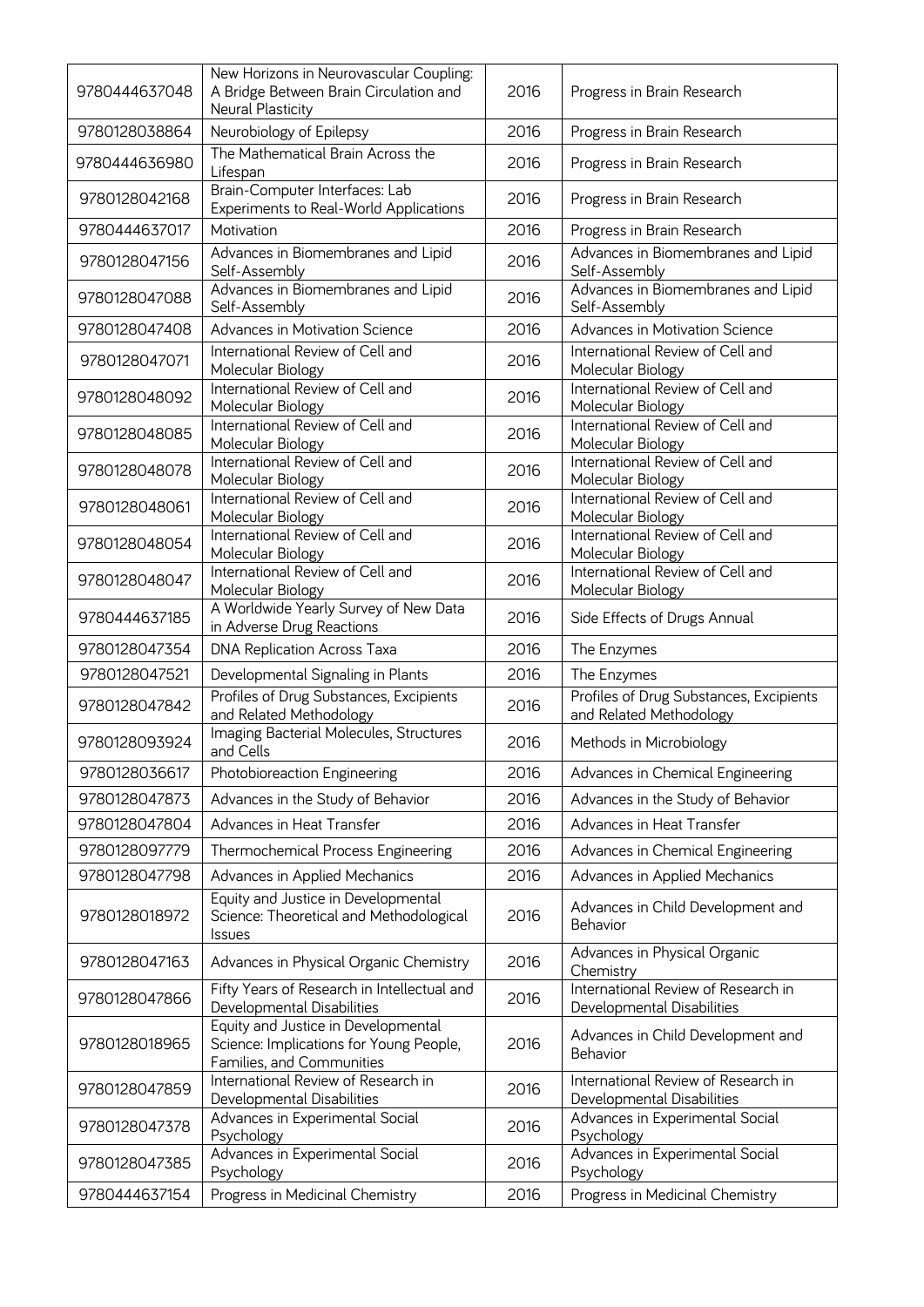| 9780128095331 | Advances in Geophysics                                                                     | 2016 | Advances in Geophysics                                       |
|---------------|--------------------------------------------------------------------------------------------|------|--------------------------------------------------------------|
| 9780128110041 | Advances in Catalysis                                                                      | 2016 | Advances in Catalysis                                        |
| 9780128046999 | Progress in Optics                                                                         | 2016 | Progress in Optics                                           |
| 9780128047392 | Psychology of Learning and Motivation                                                      | 2016 | Psychology of Learning and Motivation                        |
| 9780128047101 | Advances in Organometallic Chemistry                                                       | 2016 | Advances in Organometallic Chemistry                         |
| 9780128048283 | Advances In Atomic, Molecular, and<br><b>Optical Physics</b>                               | 2016 | Advances In Atomic, Molecular, and<br><b>Optical Physics</b> |
| 9780128047903 | Psychology of Learning and Motivation                                                      | 2016 | Psychology of Learning and Motivation                        |
| 9780128047095 | Advances in Organometallic Chemistry                                                       | 2016 | Advances in Organometallic Chemistry                         |
| 9780128047965 | Solid State Physics                                                                        | 2016 | Solid State Physics                                          |
| 9780128035269 | Insights from Imaging in Bioinorganic<br>Chemistry                                         | 2016 | Advances in Inorganic Chemistry                              |
| 9780128048238 | Advances in Bacterial Electron Transport<br>Systems and Their Regulation                   | 2016 | Advances in Microbial Physiology                             |
| 9780128048221 | Advances in Microbial Physiology                                                           | 2016 | Advances in Microbial Physiology                             |
| 9780128039847 | Concepts of Mathematical Physics in<br>Chemistry: A Tribute to Frank E. Harris -<br>Part B | 2016 | Advances in Quantum Chemistry                                |
| 9780128046906 | Advances in Clinical Chemistry                                                             | 2016 | Advances in Clinical Chemistry                               |
| 9780128099834 | Advances in Carbohydrate Chemistry<br>and Biochemistry                                     | 2016 | Advances in Carbohydrate Chemistry<br>and Biochemistry       |
| 9780128030608 | Electron Correlation in Molecules, Äì ab<br>initio Beyond Gaussian Quantum<br>Chemistry    | 2016 | Advances in Quantum Chemistry                                |
| 9780128046890 | Advances in Clinical Chemistry                                                             | 2016 | Advances in Clinical Chemistry                               |
| 9780128038833 | Pharmacological Mechanisms and the<br>Modulation of Pain                                   | 2016 | Advances in Pharmacology                                     |
| 9780128034347 | The Alkaloids: Chemistry and Biology                                                       | 2016 | The Alkaloids: Chemistry and Biology                         |
| 9780128046883 | Advances in Clinical Chemistry                                                             | 2016 | Advances in Clinical Chemistry                               |
| 9780128046876 | Advances in Clinical Chemistry                                                             | 2016 | Advances in Clinical Chemistry                               |
| 9780128097458 | Neuropsychopharmacology: A Tribute to<br>Joseph T. Coyle                                   | 2016 | Advances in Pharmacology                                     |
| 9780128046821 | The Alkaloids: Chemistry and Biology                                                       | 2016 | The Alkaloids: Chemistry and Biology                         |
| 9780128046869 | Advances in Clinical Chemistry                                                             | 2016 | Advances in Clinical Chemistry                               |
| 9780128043967 | Endothelium                                                                                | 2016 | Advances in Pharmacology                                     |
| 9780128054048 | Dynamic Plasma Membranes                                                                   | 2016 | <b>Current Topics in Membranes</b>                           |
| 9780128053867 | Na Channels from Phyla to Function                                                         | 2016 | <b>Current Topics in Membranes</b>                           |
| 9780128047118 | Annual Reports on NMR Spectroscopy                                                         | 2016 | Annual Reports on NMR Spectroscopy                           |
| 9780128047132 | Annual Reports on NMR Spectroscopy                                                         | 2016 | Annual Reports on NMR Spectroscopy                           |
| 9780128047125 | Annual Reports on NMR Spectroscopy                                                         | 2016 | Annual Reports on NMR Spectroscopy                           |
| 9780128051313 | Advances in Parasitology                                                                   | 2016 | Advances in Parasitology                                     |
| 9780128094662 | Schistosomiasis in The People's Republic<br>of China                                       | 2016 | Advances in Parasitology                                     |
| 9780128048016 | <b>Advances in Genetics</b>                                                                | 2016 | Advances in Genetics                                         |
| 9780128103951 | and Haemonchosis, Äì Past, Present and<br>Future Trends                                    | 2016 | Advances in Parasitology                                     |
| 9780128046944 | Genetics and Molecular Biology of<br>Entomopathogenic Fungi                                | 2016 | <b>Advances in Genetics</b>                                  |
| 9780128099711 | Mathematical Models for Neglected<br><b>Tropical Diseases</b>                              | 2016 | Advances in Parasitology                                     |
| 9780128048030 | Advances in Applied Microbiology                                                           | 2016 | Advances in Applied Microbiology                             |
| 9780128048214 | Advances in Virus Research                                                                 | 2016 | Advances in Virus Research                                   |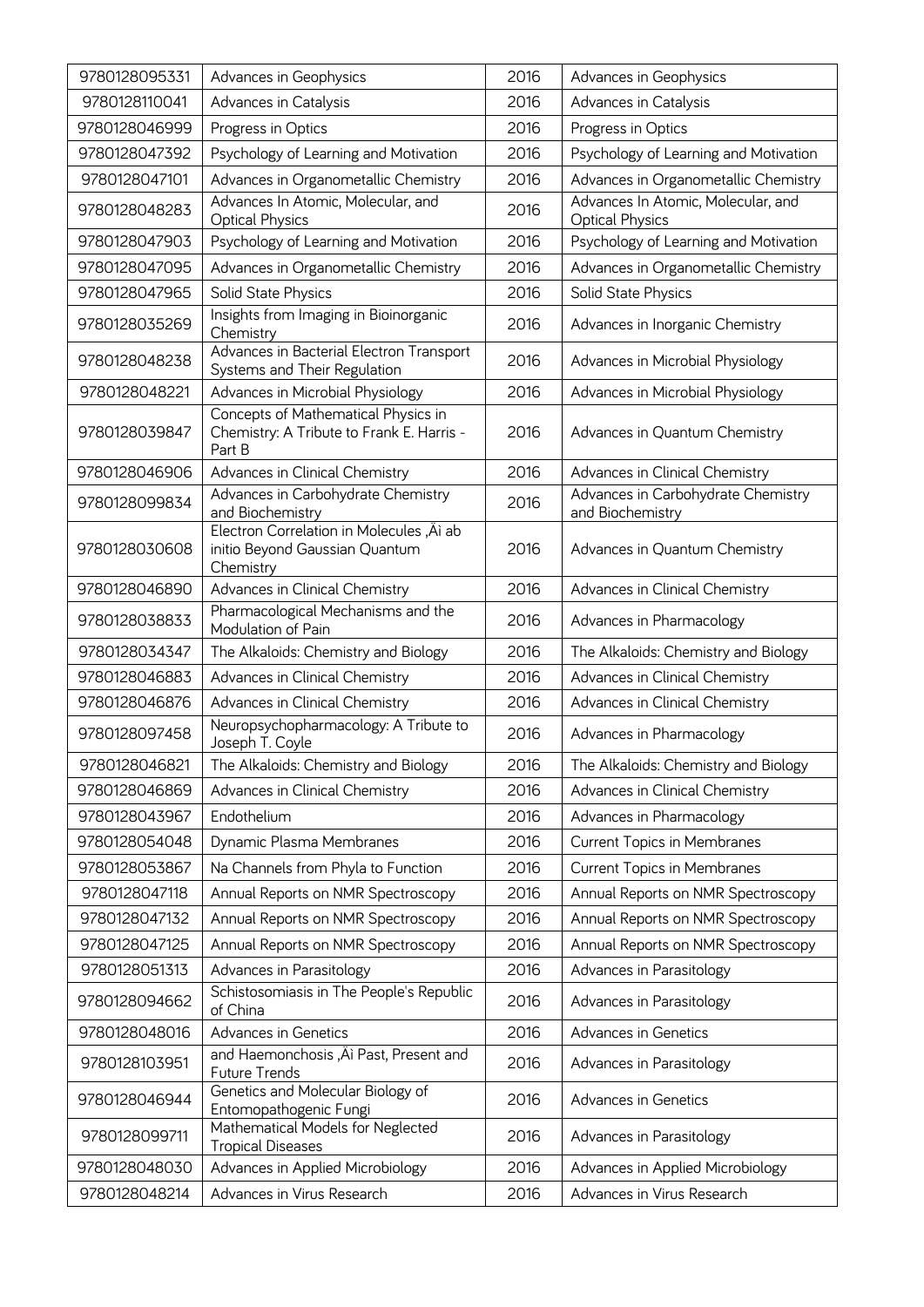| 9780128040164 | Semiconductor Nanowires II: Properties<br>and Applications             | 2016 | Semiconductors and Semimetals                                                 |
|---------------|------------------------------------------------------------------------|------|-------------------------------------------------------------------------------|
| 9780128048009 | Genetics, Genomics and Fish Phenomics                                  | 2016 | <b>Advances in Genetics</b>                                                   |
| 9780128048207 | Advances in Virus Research                                             | 2016 | Advances in Virus Research                                                    |
| 9780128048023 | Advances in Applied Microbiology                                       | 2016 | Advances in Applied Microbiology                                              |
| 9780128042724 | 2D Materials                                                           | 2016 | Semiconductors and Semimetals                                                 |
| 9780128096727 | <b>Advances in Genetics</b>                                            | 2016 | <b>Advances in Genetics</b>                                                   |
| 9780128047361 | Coronaviruses                                                          | 2016 | Advances in Virus Research                                                    |
| 9780128048177 | Advances in Applied Microbiology                                       | 2016 | Advances in Applied Microbiology                                              |
| 9780128048160 | Advances in Applied Microbiology                                       | 2016 | Advances in Applied Microbiology                                              |
| 9780128113752 | Hematopoietic Stem Cell Niche                                          | 2017 | Advances in Stem Cells and their<br>Niches                                    |
| 9780128128022 | <b>Environmental Issues Concerning</b><br>Hydraulic Fracturing         | 2017 | Advances in Chemical Pollution,<br>Environmental Management and<br>Protection |
| 9780128115473 | Methods in Chemical Process Safety                                     | 2017 | Methods in Chemical Process Safety                                            |
| 9780128127643 | Environmental Factors in<br>Neurodegenerative Diseases                 | 2017 | Advances in Neurotoxicology                                                   |
| 9780128132616 | Fungal Phylogenetics and Phylogenomics                                 | 2017 | <b>Advances in Genetics</b>                                                   |
| 9780128120484 | Advances in Applied Microbiology                                       | 2017 | Advances in Applied Microbiology                                              |
| 9780128120460 | Advances in Applied Microbiology                                       | 2017 | Advances in Applied Microbiology                                              |
| 9780128119143 | Anxiety                                                                | 2017 | Vitamins and Hormones                                                         |
| 9780128119556 | Creativity in Computing and DataFlow<br>SuperComputing                 | 2017 | Advances in Computers                                                         |
| 9780128122631 | Neurotrophins                                                          | 2017 | Vitamins and Hormones                                                         |
| 9780128122655 | Erythropoietin                                                         | 2017 | Vitamins and Hormones                                                         |
| 9780128122327 | Advances in Computers                                                  | 2017 | Advances in Computers                                                         |
| 9780128122303 | Advances in Computers                                                  | 2017 | Advances in Computers                                                         |
| 9780128123928 | Chromatin Remodelling and Immunity                                     | 2017 | Advances in Protein Chemistry and<br>Structural Biology                       |
| 9780128122280 | Advances in Computers                                                  | 2017 | Advances in Computers                                                         |
| 9780128123904 | Chromatin Proteins and Transcription<br>Factors as Therapeutic Targets | 2017 | Advances in Protein Chemistry and<br>Structural Biology                       |
| 9780128123881 | Stress and Inflammation in Disorders                                   | 2017 | Advances in Protein Chemistry and<br>Structural Biology                       |
| 9780128118764 | Structural and Mechanistic Enzymology                                  | 2017 | Advances in Protein Chemistry and<br>Structural Biology                       |
| 9780128029046 | Fly Models of Human Diseases                                           | 2017 | Current Topics in Developmental<br>Biology                                    |
| 9780128111741 | Heterocyclic Chemistry in the 21st<br>Century                          | 2017 | Advances in Heterocyclic Chemistry                                            |
| 9780128013809 | T-box Genes in Development and<br><b>Disease</b>                       | 2017 | Current Topics in Developmental<br>Biology                                    |
| 9780128119730 | Advances in Heterocyclic Chemistry                                     | 2017 | Advances in Heterocyclic Chemistry                                            |
| 9780128015131 | Protein Kinases in Development and<br><b>Disease</b>                   | 2017 | Current Topics in Developmental<br>Biology                                    |
| 9780128120927 | Advances in Heterocyclic Chemistry                                     | 2017 | Advances in Heterocyclic Chemistry                                            |
| 9780128033081 | Zebrafish at the Interface of Development<br>and Disease Research      | 2017 | Current Topics in Developmental<br>Biology                                    |
| 9780128021729 | Nuclear Receptors in Development and<br><b>Disease</b>                 | 2017 | Current Topics in Developmental<br>Biology                                    |
| 9780444639400 | Annual Reports in Computational<br>Chemistry                           | 2017 | Annual Reports in Computational<br>Chemistry                                  |
| 9780128097144 | Parkinson's Disease                                                    | 2017 | International Review of Neurobiology                                          |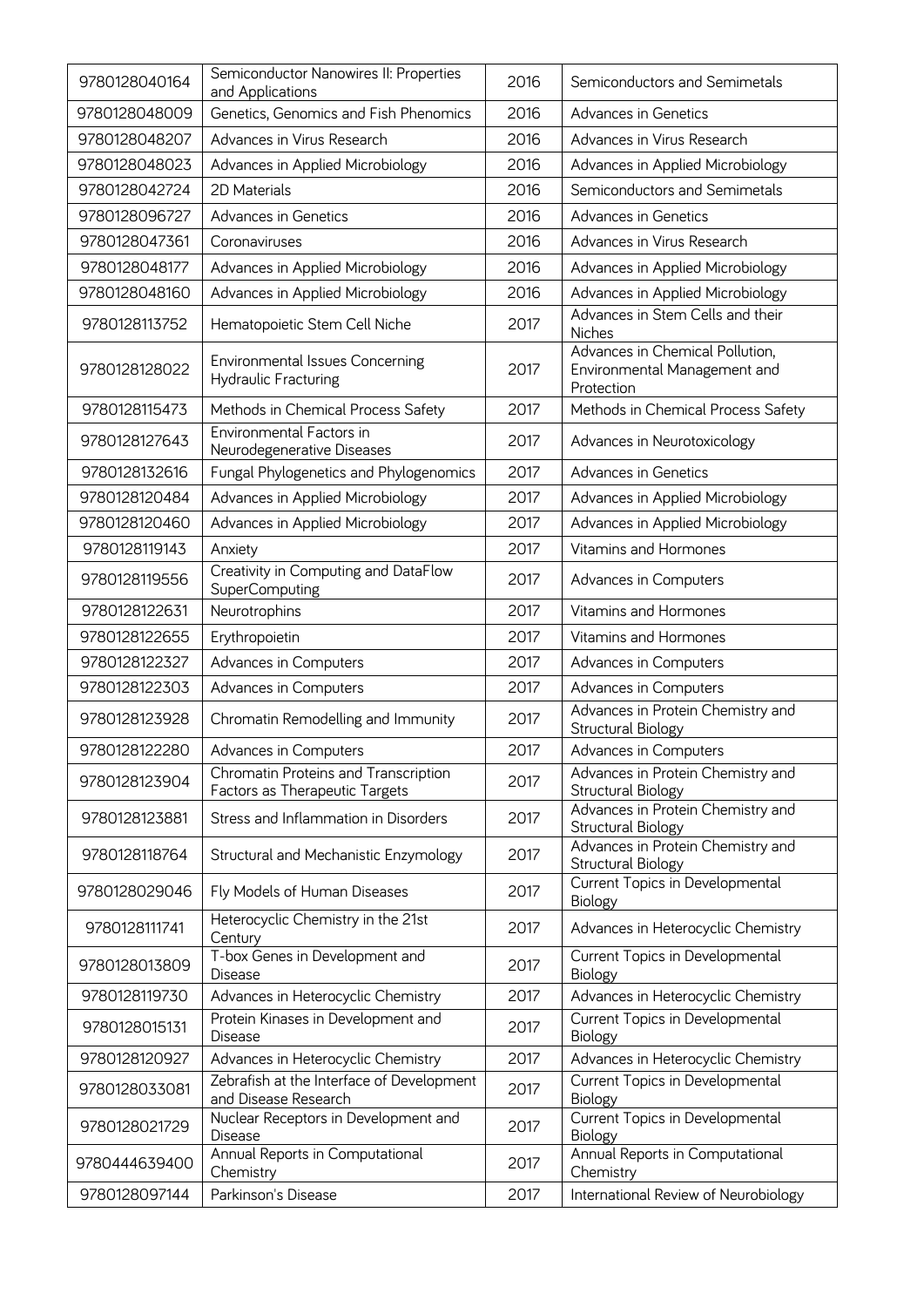| 9780128098783 | <b>Cancer Disparities</b>                                                                               | 2017 | Advances in Cancer Research                                       |
|---------------|---------------------------------------------------------------------------------------------------------|------|-------------------------------------------------------------------|
| 9780128124093 | Advances in Immunology                                                                                  | 2017 | Advances in Immunology                                            |
| 9780128137086 | Nonmotor Parkinson's: The Hidden Face                                                                   | 2017 | International Review of Neurobiology                              |
| 9780128124079 | Advances in Immunology                                                                                  | 2017 | Advances in Immunology                                            |
| 9780128052495 | Applications of Mass Spectrometry<br>Imaging to Cancer                                                  | 2017 | Advances in Cancer Research                                       |
| 9780128126035 | Nonmotor Parkinson, Äôs: The Hidden<br>Face                                                             | 2017 | International Review of Neurobiology                              |
| 9780128124055 | Advances in Immunology                                                                                  | 2017 | Advances in Immunology                                            |
| 9780128119228 | miRNA and Cancer                                                                                        | 2017 | Advances in Cancer Research                                       |
| 9780128117798 | Neurobiology of Chinese Herb Medicine                                                                   | 2017 | International Review of Neurobiology                              |
| 9780128124031 | G Protein-Coupled Receptors in Immune<br>Response and Regulation                                        | 2017 | Advances in Immunology                                            |
| 9780128120163 | Selenium and Selenoproteins in Cancer                                                                   | 2017 | Advances in Cancer Research                                       |
| 9780128124734 | The Role of Neuropeptides in Addiction<br>and Disorders of Excessive Consumption                        | 2017 | International Review of Neurobiology                              |
| 9780128096734 | Cytokinesis                                                                                             | 2017 | Methods in Cell Biology                                           |
| 9780128123812 | Nanomedicine in Central Nervous<br>System Injury and Repair                                             | 2017 | International Review of Neurobiology                              |
| 9780128034736 | The Zebrafish                                                                                           | 2017 | Methods in Cell Biology                                           |
| 9780128093733 | Cell Polarity and Morphogenesis                                                                         | 2017 | Methods in Cell Biology                                           |
| 9780128099759 | Correlative Light and Electron Microscopy<br>Ш                                                          | 2017 | Methods in Cell Biology                                           |
| 9780128124987 | Methods in Tau Cell Biology                                                                             | 2017 | Methods in Cell Biology                                           |
| 9780128133194 | G Protein-Coupled Receptors Part A                                                                      | 2017 | Methods in Cell Biology                                           |
| 9780128093276 | Molecular Biology of Placental<br>Development and Disease                                               | 2017 | Progress in Molecular Biology and<br><b>Translational Science</b> |
| 9780128115329 | Molecular Biology of Aging                                                                              | 2017 | Progress in Molecular Biology and<br><b>Translational Science</b> |
| 9780128116371 | Matrix Metalloproteinases and Tissue<br>Remodeling in Health and Disease:<br>Cardiovascular Remodeling  | 2017 | Progress in Molecular Biology and<br><b>Translational Science</b> |
| 9780128127766 | Matrix Metalloproteinases and Tissue<br>Remodeling in Health and Disease: Target<br>Tissues and Therapy | 2017 | Progress in Molecular Biology and<br><b>Translational Science</b> |
| 9780128117439 | Gene Editing in Plants                                                                                  | 2017 | Progress in Molecular Biology and<br><b>Translational Science</b> |
| 9780128112267 | Prion Protein                                                                                           | 2017 | Progress in Molecular Biology and<br><b>Translational Science</b> |
| 9780128127728 | Approaches to Understanding Breast<br>Cancer                                                            | 2017 | Progress in Molecular Biology and<br><b>Translational Science</b> |
| 9780128125069 | <b>CRISPR in Animals and Animal Models</b>                                                              | 2017 | Progress in Molecular Biology and<br><b>Translational Science</b> |
| 9780128120910 | Advances in Imaging and Electron<br>Physics                                                             | 2017 | Advances in Imaging and Electron<br>Physics                       |
| 9780128122860 | Advances in Bioenergy                                                                                   | 2017 | Advances in Bioenergy                                             |
| 9780128120903 | Advances in Imaging and Electron<br>Physics                                                             | 2017 | Advances in Imaging and Electron<br>Physics                       |
| 9780128120897 | Advances in Imaging and Electron<br>Physics                                                             | 2017 | Advances in Imaging and Electron<br>Physics                       |
| 9780128120880 | Advances in Imaging and Electron<br>Physics                                                             | 2017 | Advances in Imaging and Electron<br>Physics                       |
| 9780128120873 | Advances in Imaging and Electron<br>Physics                                                             | 2017 | Advances in Imaging and Electron<br>Physics                       |
| 9780128120866 | Advances in Imaging and Electron<br>Physics                                                             | 2017 | Advances in Imaging and Electron<br>Physics                       |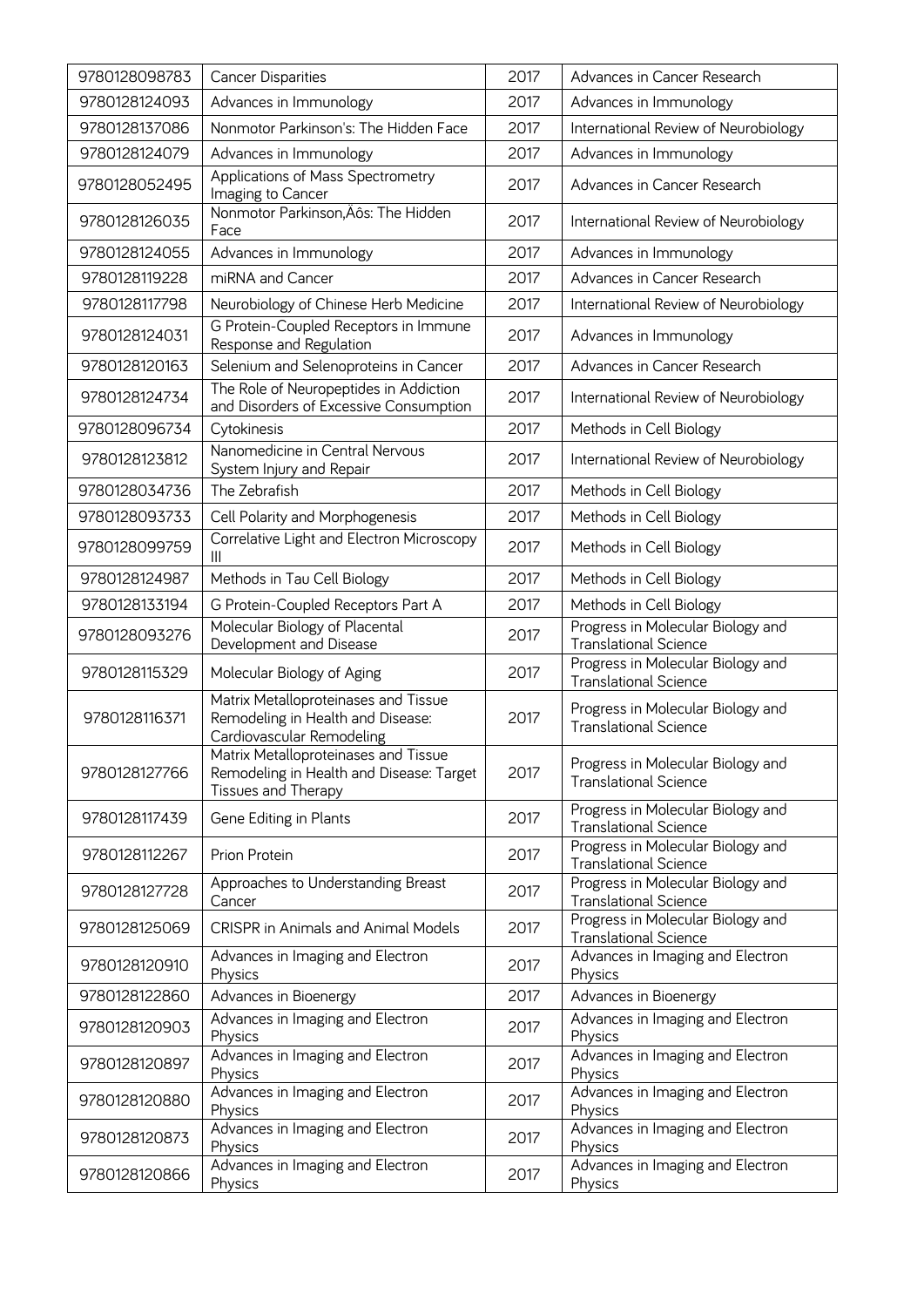| 9780128117385 | Functional Neural Transplantation IV                                                          | 2017 | Progress in Brain Research                                         |
|---------------|-----------------------------------------------------------------------------------------------|------|--------------------------------------------------------------------|
| 9780128138793 | Functional Neural Transplantation IV                                                          | 2017 | Progress in Brain Research                                         |
| 9780128118276 | Sport and the Brain: The Science of<br>Preparing, Enduring and Winning, Part A                | 2017 | Progress in Brain Research                                         |
| 9780128042151 | <b>Vital Models</b>                                                                           | 2017 | Progress in Brain Research                                         |
| 9780128118252 | Sport and the Brain: The Science of<br>Preparing, Enduring and Winning, Part B                | 2017 | Progress in Brain Research                                         |
| 9780128135013 | Brain Research in Addiction                                                                   | 2017 | Progress in Brain Research                                         |
| 9780128134504 | Temporal Sampling and Representation<br>Updating                                              | 2017 | Progress in Brain Research                                         |
| 9780128120804 | Advances in Biomembranes and Lipid<br>Self-Assembly                                           | 2017 | Advances in Biomembranes and Lipid<br>Self-Assembly                |
| 9780128120798 | Advances in Biomembranes and Lipid<br>Self-Assembly                                           | 2017 | Advances in Biomembranes and Lipid<br>Self-Assembly                |
| 9780128122204 | International Review of Cell and<br>Molecular Biology                                         | 2017 | International Review of Cell and<br>Molecular Biology              |
| 9780128122518 | Early Stage Protein Misfolding and<br>Amyloid Aggregation                                     | 2017 | International Review of Cell and<br>Molecular Biology              |
| 9780128124673 | International Review of Cell and<br>Molecular Biology                                         | 2017 | International Review of Cell and<br>Molecular Biology              |
| 9780128124697 | International Review of Cell and<br>Molecular Biology                                         | 2017 | International Review of Cell and<br>Molecular Biology              |
| 9780128124710 | International Review of Cell and<br>Molecular Biology                                         | 2017 | International Review of Cell and<br>Molecular Biology              |
| 9780128118702 | MiRNAs in Differentiation and<br>Development                                                  | 2017 | International Review of Cell and<br>Molecular Biology              |
| 9780128118689 | MiRNAs in Aging and Cancer                                                                    | 2017 | International Review of Cell and<br>Molecular Biology              |
| 9780444639486 | A Worldwide Yearly Survey of New Data<br>in Adverse Drug Reactions                            | 2017 | Side Effects of Drugs Annual                                       |
| 9780128121238 | Advances in Motivation Science                                                                | 2017 | Advances in Motivation Science                                     |
| 9780128117774 | <b>RNA Modification</b>                                                                       | 2017 | The Enzymes                                                        |
| 9780128126387 | Peptidomics of Cancer-Derived Enzyme<br>Products                                              | 2017 | The Enzymes                                                        |
| 9780128122266 | Profiles of Drug Substances, Excipients<br>and Related Methodology                            | 2017 | Profiles of Drug Substances, Excipients<br>and Related Methodology |
| 9780128137147 | The Human Microbiome                                                                          | 2017 | Methods in Microbiology                                            |
| 9780128121214 | Advances in the Study of Behavior                                                             | 2017 | Advances in the Study of Behavior                                  |
| 9780128124116 | Advances in Heat Transfer                                                                     | 2017 | Advances in Heat Transfer                                          |
| 9780128130698 | Platform Technologies in Drug Discovery<br>and Validation                                     | 2017 | Annual Reports in Medicinal Chemistry                              |
| 9780128125892 | Spatially Resolved Operando<br>Measurements in Heterogeneous<br>Catalytic Reactors            | 2017 | Advances in Chemical Engineering                                   |
| 9780128120934 | Advances in Applied Mechanics                                                                 | 2017 | Advances in Applied Mechanics                                      |
| 9780128120941 | Advances in Physical Organic Chemistry                                                        | 2017 | Advances in Physical Organic<br>Chemistry                          |
| 9780128131213 | Sorption Enhancement of Chemical<br>Processes                                                 | 2017 | Advances in Chemical Engineering                                   |
| 9780128121221 | Advances in Child Development and<br>Behavior                                                 | 2017 | Advances in Child Development and<br>Behavior                      |
| 9780128118221 | Identifying and Addressing the Social<br>Issues Experienced by Individuals with<br><b>IDD</b> | 2017 | International Review of Research in<br>Developmental Disabilities  |
| 9780128134481 | The Development of Early Childhood<br>Mathematics Education                                   | 2017 | Advances in Child Development and<br>Behavior                      |
| 9780128121191 | International Review of Research in<br>Developmental Disabilities                             | 2017 | International Review of Research in<br>Developmental Disabilities  |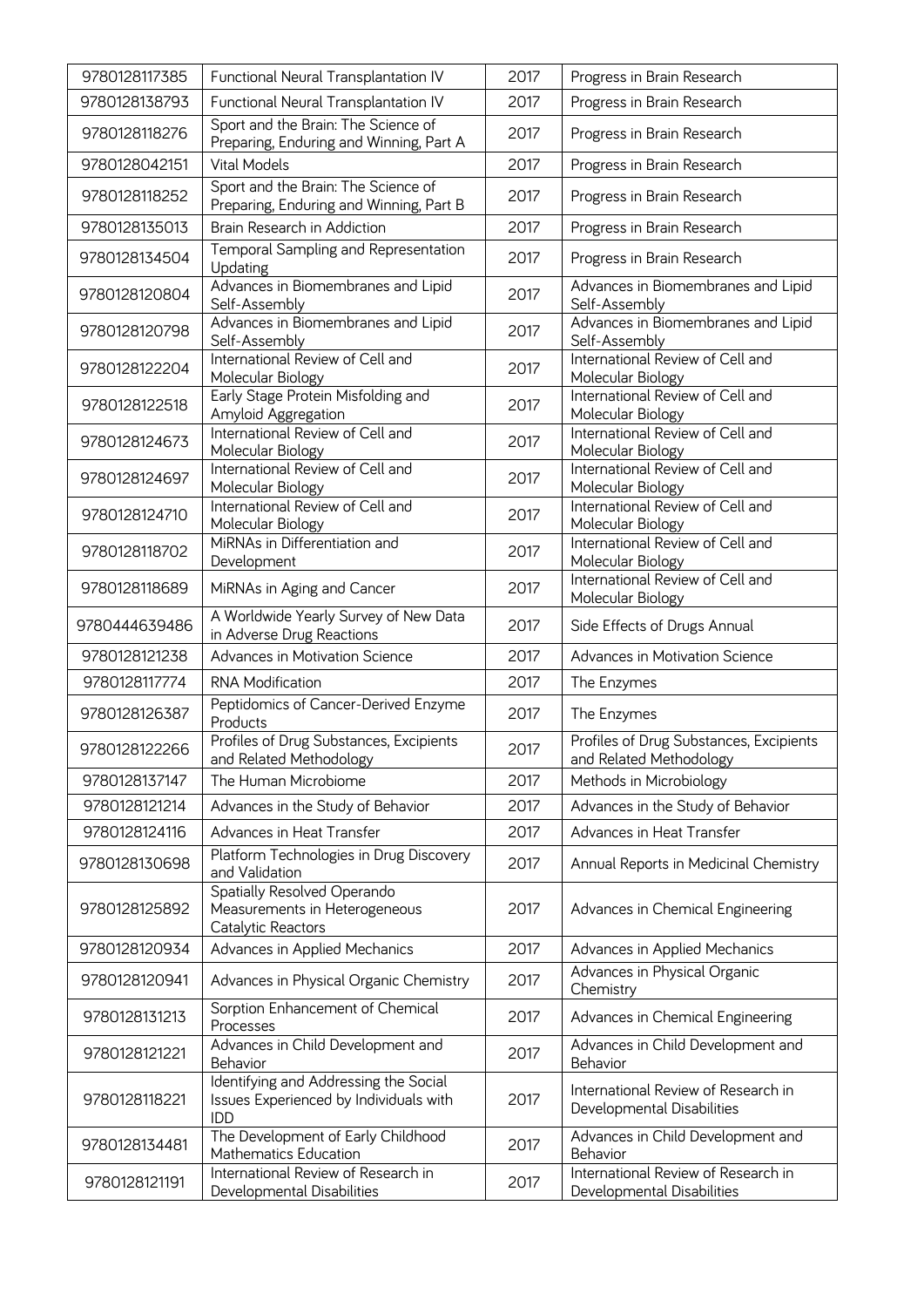| 9780128121153 | Advances in Experimental Social<br>Psychology                | 2017 | Advances in Experimental Social<br>Psychology                |
|---------------|--------------------------------------------------------------|------|--------------------------------------------------------------|
| 9780128121207 | Advances in Experimental Social<br>Psychology                | 2017 | Advances in Experimental Social<br>Psychology                |
| 9780444639394 | Progress in Medicinal Chemistry                              | 2017 | Progress in Medicinal Chemistry                              |
| 9780128124130 | Advances in Geophysics                                       | 2017 | Advances in Geophysics                                       |
| 9780128120729 | Advances in Catalysis                                        | 2017 | Advances in Catalysis                                        |
| 9780128120781 | Advances in Catalysis                                        | 2017 | Advances in Catalysis                                        |
| 9780128119990 | Progress in Optics                                           | 2017 | Progress in Optics                                           |
| 9780128120811 | Advances In Atomic, Molecular, and<br><b>Optical Physics</b> | 2017 | Advances In Atomic, Molecular, and<br><b>Optical Physics</b> |
| 9780128121184 | Psychology of Learning and Motivation                        | 2017 | Psychology of Learning and Motivation                        |
| 9780128120835 | Advances in Organometallic Chemistry                         | 2017 | Advances in Organometallic Chemistry                         |
| 9780128121177 | Psychology of Learning and Motivation                        | 2017 | Psychology of Learning and Motivation                        |
| 9780128120828 | Advances in Organometallic Chemistry                         | 2017 | Advances in Organometallic Chemistry                         |
| 9780128119914 | Solid State Physics                                          | 2017 | Solid State Physics                                          |
| 9780128111055 | Polyoxometalate Chemistry                                    | 2017 | Advances in Inorganic Chemistry                              |
| 9780128123867 | Microbiology of Metal Ions                                   | 2017 | Advances in Microbial Physiology                             |
| 9780128128343 | Inorganic Reaction Mechanisms                                | 2017 | Advances in Inorganic Chemistry                              |
| 9780128123850 | Advances in Microbial Physiology                             | 2017 | Advances in Microbial Physiology                             |
| 9780128099889 | Lowdin Volume, vol 74                                        | 2017 | Advances in Quantum Chemistry                                |
| 9780128120774 | Advances in Carbohydrate Chemistry<br>and Biochemistry       | 2017 | Advances in Carbohydrate Chemistry<br>and Biochemistry       |
| 9780128128886 | Advances in Quantum Chemistry: Ratner<br>Volume              | 2017 | Advances in Quantum Chemistry                                |
| 9780128111246 | The Alkaloids: Chemistry and Biology                         | 2017 | The Alkaloids: Chemistry and Biology                         |
| 9780128119198 | Advances in Clinical Chemistry                               | 2017 | Advances in Clinical Chemistry                               |
| 9780128120958 | The Alkaloids: Chemistry and Biology                         | 2017 | The Alkaloids: Chemistry and Biology                         |
| 9780128114858 | Vascular Pharmacology                                        | 2017 | Advances in Pharmacology                                     |
| 9780128093894 | Piezo Channels                                               | 2017 | <b>Current Topics in Membranes</b>                           |
| 9780128120767 | Advances in Clinical Chemistry                               | 2017 | Advances in Clinical Chemistry                               |
| 9780128104132 | Ion Channels DownUnder                                       | 2017 | Advances in Pharmacology                                     |
| 9780128120750 | Advances in Clinical Chemistry                               | 2017 | Advances in Clinical Chemistry                               |
| 9780128112328 | Cannabinoid Pharmacology                                     | 2017 | Advances in Pharmacology                                     |
| 9780128093887 | Sterol Regulation of Ion Channels                            | 2017 | <b>Current Topics in Membranes</b>                           |
| 9780128120743 | Advances in Clinical Chemistry                               | 2017 | Advances in Clinical Chemistry                               |
| 9780128120736 | Advances in Clinical Chemistry                               | 2017 | Advances in Clinical Chemistry                               |
| 9780128120095 | Annual Reports on NMR Spectroscopy                           | 2017 | Annual Reports on NMR Spectroscopy                           |
| 9780128120859 | Annual Reports on NMR Spectroscopy                           | 2017 | Annual Reports on NMR Spectroscopy                           |
| 9780128120842 | Annual Reports on NMR Spectroscopy                           | 2017 | Annual Reports on NMR Spectroscopy                           |
| 9780128114711 | and Echinococcosis, Part A                                   | 2017 | Advances in Parasitology                                     |
| 9780128123997 | and Echinococcosis, Part B                                   | 2017 | Advances in Parasitology                                     |
| 9780128095843 | III-Nitride Semiconductor Optoelectronics                    | 2017 | Semiconductors and Semimetals                                |
| 9780128115589 | Advances in Parasitology                                     | 2017 | Advances in Parasitology                                     |
| 9780128118016 | Advances in Virus Research                                   | 2017 | Advances in Virus Research                                   |
| 9780128122242 | Advances in Genetics                                         | 2017 | Advances in Genetics                                         |
| 9780128117279 | Semiconductors for Photocatalysis                            | 2017 | Semiconductors and Semimetals                                |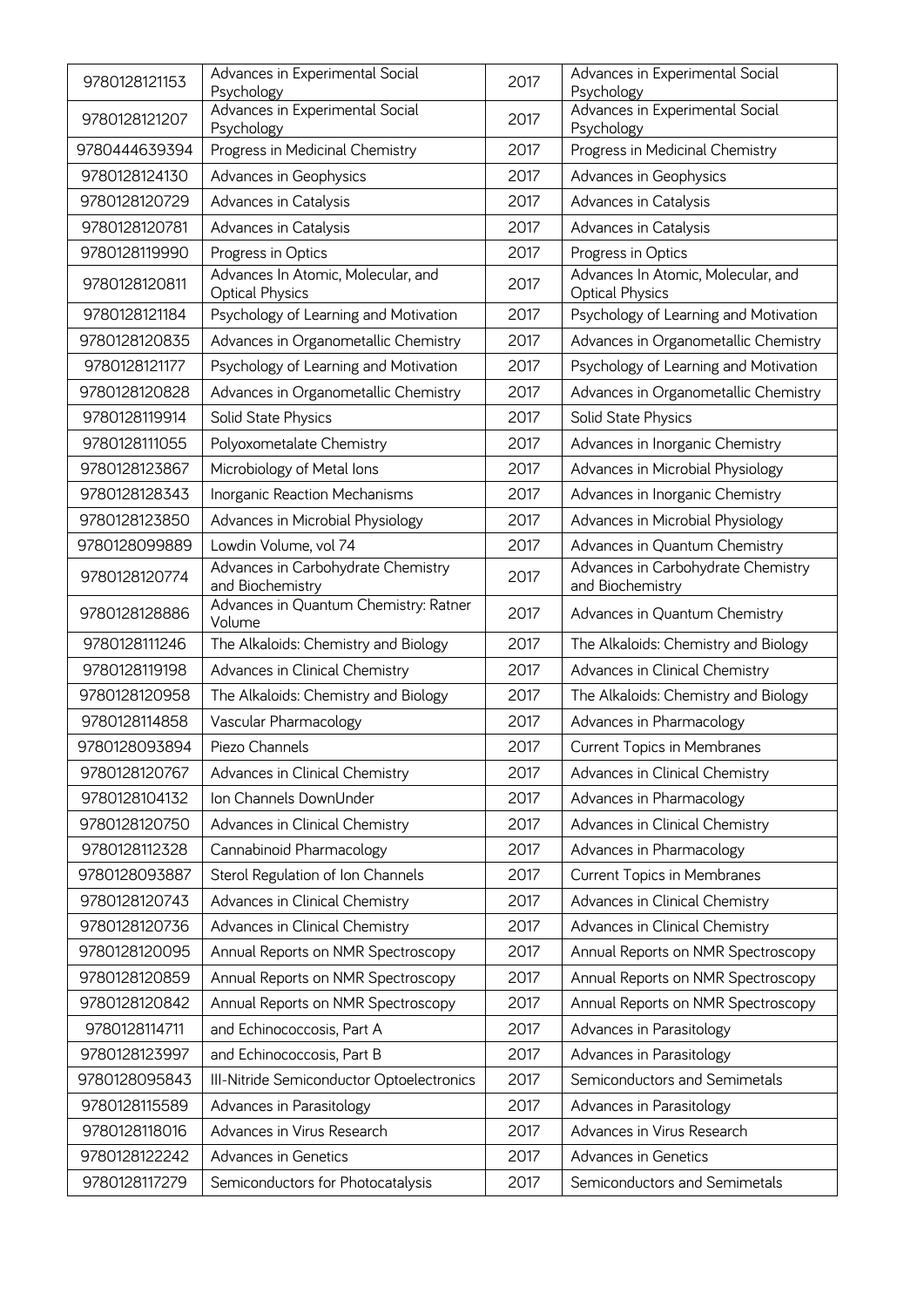| 9780128123966 | Advances in Parasitology                                                            | 2017 | Advances in Parasitology                                |
|---------------|-------------------------------------------------------------------------------------|------|---------------------------------------------------------|
| 9780128125960 | Advances in Virus Research                                                          | 2017 | Advances in Virus Research                              |
| 9780128122808 | <b>Advances in Genetics</b>                                                         | 2017 | <b>Advances in Genetics</b>                             |
| 9780128120521 | Advances in Applied Microbiology                                                    | 2017 | Advances in Applied Microbiology                        |
| 9780128120507 | Advances in Applied Microbiology                                                    | 2017 | Advances in Applied Microbiology                        |
| 9780128125984 | In Loeffler's Footsteps, Viral Genomics in<br>the Era of High-Throughput Sequencing | 2017 | Advances in Virus Research                              |
| 9780128118115 | Natural Variation and Clocks                                                        | 2017 | <b>Advances in Genetics</b>                             |
| 9780128157978 | Pain Neuroethics and Bioethics                                                      | 2018 | Developments in Neuroethics and<br><b>Bioethics</b>     |
| 9780128151693 | Advances in Parasitology                                                            | 2018 | Advances in Parasitology                                |
| 9780128152010 | Advances in Virus Research                                                          | 2018 | Advances in Virus Research                              |
| 9780128145760 | Asiatic Liver Fluke - From Basic Science<br>to Public Health, Part A                | 2018 | Advances in Parasitology                                |
| 9780128144152 | Environmental Virology and Virus<br>Ecology                                         | 2018 | Advances in Virus Research                              |
| 9780128155493 | Darwin's Pangenesis and Its Rediscovery<br>Part A                                   | 2018 | <b>Advances in Genetics</b>                             |
| 9780128151945 | Advances in Virus Research                                                          | 2018 | Advances in Virus Research                              |
| 9780128151846 | Advances in Applied Microbiology                                                    | 2018 | Advances in Applied Microbiology                        |
| 9780128151297 | Darwin's Pangenesis and Its Rediscovery<br>Part B                                   | 2018 | <b>Advances in Genetics</b>                             |
| 9780128151914 | Asiatic Liver Fluke - From Basic Science<br>to Public Health, Part B                | 2018 | Advances in Parasitology                                |
| 9780128151839 | Advances in Applied Microbiology                                                    | 2018 | Advances in Applied Microbiology                        |
| 9780128151822 | Advances in Applied Microbiology                                                    | 2018 | Advances in Applied Microbiology                        |
| 9780128151815 | Advances in Applied Microbiology                                                    | 2018 | Advances in Applied Microbiology                        |
| 9780128141168 | Thyroid Hormone                                                                     | 2018 | Vitamins and Hormones                                   |
| 9780128143599 | Ovarian Cycle                                                                       | 2018 | Vitamins and Hormones                                   |
| 9780128143612 | Dehydroepiandrosterone                                                              | 2018 | Vitamins and Hormones                                   |
| 9780128151198 | Advances in Computers                                                               | 2018 | Advances in Computers                                   |
| 9780128137864 | A Deep Dive into NoSQL Databases: The<br>Use Cases and Applications                 | 2018 | Advances in Computers                                   |
| 9780128153581 | Dark Silicon and Future On-chip Systems                                             | 2018 | Advances in Computers                                   |
| 9780128143445 | Protein-Protein Interactions in Human<br>Disease, Part A                            | 2018 | Advances in Protein Chemistry and<br>Structural Biology |
| 9780128138526 | Blockchain Technology: Platforms, Tools<br>and Use Cases                            | 2018 | Advances in Computers                                   |
| 9780128143421 | Protein-Protein Interactions in Human<br>Disease, Part B                            | 2018 | Advances in Protein Chemistry and<br>Structural Biology |
| 9780128143407 | Therapeutic Proteins and Peptides                                                   | 2018 | Advances in Protein Chemistry and<br>Structural Biology |
| 9780128139165 | Computational Molecular Modelling in<br>Structural Biology                          | 2018 | Advances in Protein Chemistry and<br>Structural Biology |
| 9780128137604 | Advances in Heterocyclic Chemistry                                                  | 2018 | Advances in Heterocyclic Chemistry                      |
| 9780128152102 | Advances in Heterocyclic Chemistry                                                  | 2018 | Advances in Heterocyclic Chemistry                      |
| 9780128152096 | Advances in Heterocyclic Chemistry                                                  | 2018 | Advances in Heterocyclic Chemistry                      |
| 9780128092156 | Myogenesis in Development and Disease                                               | 2018 | Current Topics in Developmental<br>Biology              |
| 9780128042533 | Forkhead FOXO Transcription Factors in<br>Development and Disease                   | 2018 | Current Topics in Developmental<br><b>Biology</b>       |
| 9780128042526 | Cell Fate in Mammalian Development                                                  | 2018 | Current Topics in Developmental<br><b>Biology</b>       |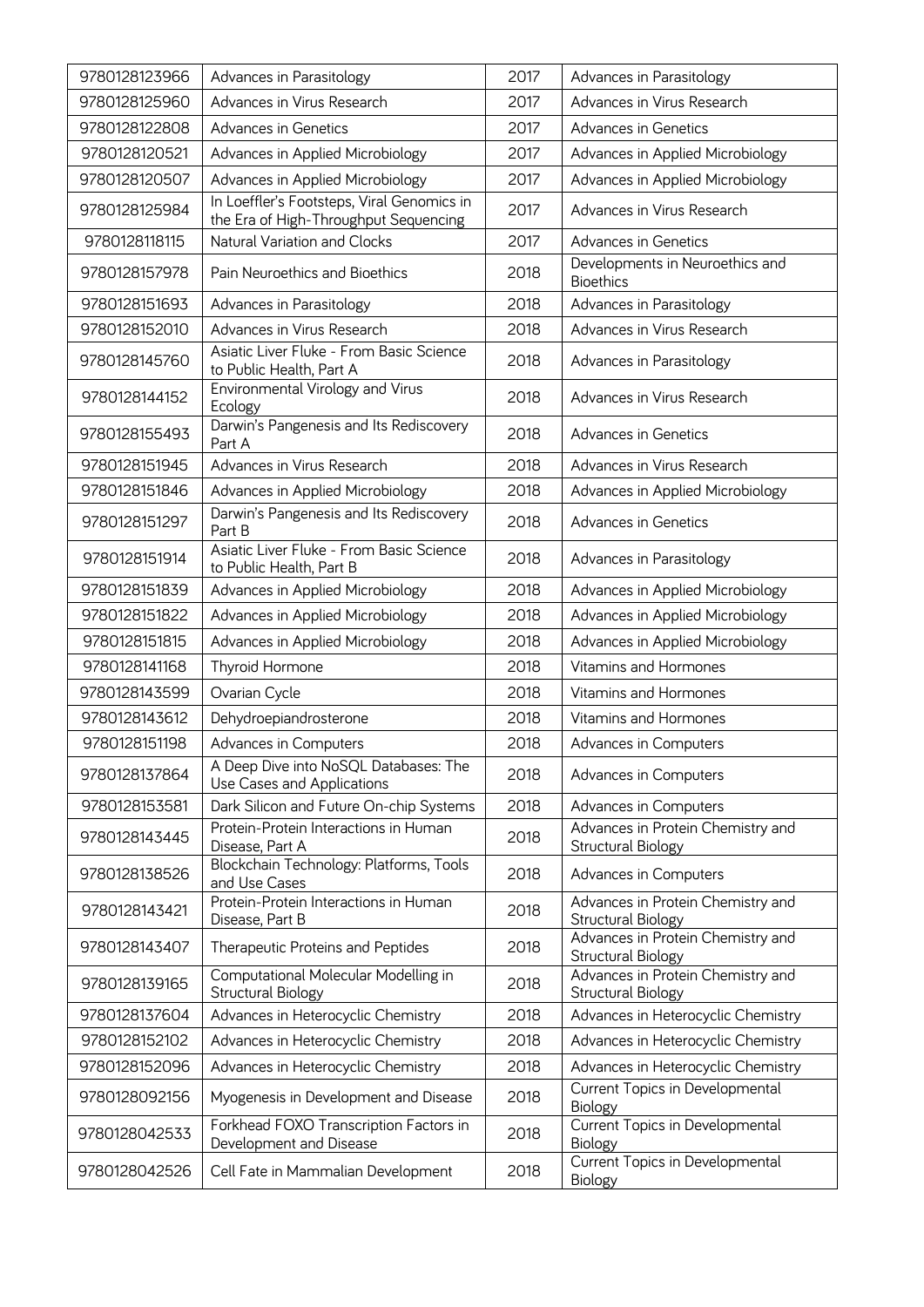| 9780128042519 | Human Embryonic Stem Cells in<br>Development                                                               | 2018 | Current Topics in Developmental<br>Biology                                    |
|---------------|------------------------------------------------------------------------------------------------------------|------|-------------------------------------------------------------------------------|
| 9780128098028 | Extracellular Matrix and Egg Coats                                                                         | 2018 | Current Topics in Developmental<br>Biology                                    |
| 9780128151235 | Advances in Cancer Research                                                                                | 2018 | Advances in Cancer Research                                                   |
| 9780128151891 | Advances in Immunology                                                                                     | 2018 | Advances in Immunology                                                        |
| 9780128151884 | Advances in Immunology                                                                                     | 2018 | Advances in Immunology                                                        |
| 9780128151273 | Advances in Cancer Research                                                                                | 2018 | Advances in Cancer Research                                                   |
| 9780128143254 | Neurobiology of the Placebo Effect Part I                                                                  | 2018 | International Review of Neurobiology                                          |
| 9780128141694 | Cancer Nanotechnology                                                                                      | 2018 | Advances in Cancer Research                                                   |
| 9780128151877 | Advances in Immunology                                                                                     | 2018 | Advances in Immunology                                                        |
| 9780128154168 | Neurobiology of the Placebo Effect Part II                                                                 | 2018 | International Review of Neurobiology                                          |
| 9780444641168 | Annual Reports in Computational<br>Chemistry                                                               | 2018 | Annual Reports in Computational<br>Chemistry                                  |
| 9780128151860 | Advances in Immunology                                                                                     | 2018 | Advances in Immunology                                                        |
| 9780128142233 | Sphingolipids in Cancer                                                                                    | 2018 | Advances in Cancer Research                                                   |
| 9780128154694 | Animal Models for Examining Social<br>Influences on Drug Addiction                                         | 2018 | International Review of Neurobiology                                          |
| 9780128154182 | Imaging in Movement Disorders: Imaging<br>Methodology and Applications in<br>Parkinson's Disease           | 2018 | International Review of Neurobiology                                          |
| 9780128151419 | Imaging in Movement Disorders: Imaging<br>in Atypical Parkinsonism and Familial<br>Movement Disorders      | 2018 | International Review of Neurobiology                                          |
| 9780128154205 | Imaging in Movement Disorders: Imaging<br>Applications in Non-Parkinsonian and<br>Other Movement Disorders | 2018 | International Review of Neurobiology                                          |
| 9780128122976 | Methods in Extracellular Matrix Biology                                                                    | 2018 | Methods in Cell Biology                                                       |
| 9780128141441 | Mitosis and Meiosis Part A                                                                                 | 2018 | Methods in Cell Biology                                                       |
| 9780128141427 | Mitosis and Meiosis Part B                                                                                 | 2018 | Methods in Cell Biology                                                       |
| 9780128142806 | Microfluidics in Cell Biology Part A:<br>Microfluidics for Multicellular Systems                           | 2018 | Methods in Cell Biology                                                       |
| 9780128142820 | Microfluidics in Cell Biology Part B:<br>Microfluidics in Single Cells                                     | 2018 | Methods in Cell Biology                                                       |
| 9780128142844 | Microfluidics in Cell Biology Part C:<br>Microfluidics for Cellular and Subcellular<br>Analysis            | 2018 | Methods in Cell Biology                                                       |
| 9780128122617 | Sirtuins in Health and Disease                                                                             | 2018 | Progress in Molecular Biology and<br><b>Translational Science</b>             |
| 9780128093917 | Metabolic Aspects of Aging                                                                                 | 2018 | Progress in Molecular Biology and<br><b>Translational Science</b>             |
| 9780128123416 | Gangliosides in Health and Disease                                                                         | 2018 | Progress in Molecular Biology and<br><b>Translational Science</b>             |
| 9780128135655 | Epigenetics and Psychiatric Disease                                                                        | 2018 | Progress in Molecular Biology and<br><b>Translational Science</b>             |
| 9780128125922 | Neuroepigenetics and Mental Illness                                                                        | 2018 | Progress in Molecular Biology and<br><b>Translational Science</b>             |
| 9780128162354 | Progress in Molecular Biology and<br><b>Translational Science</b>                                          | 2018 | Progress in Molecular Biology and<br><b>Translational Science</b>             |
| 9780128162378 | Progress in Molecular Biology and<br><b>Translational Science</b>                                          | 2018 | Progress in Molecular Biology and<br><b>Translational Science</b>             |
| 9780128128664 | Sustainable Use of Chemicals in<br>Agriculture                                                             | 2018 | Advances in Chemical Pollution,<br>Environmental Management and<br>Protection |
| 9780128155516 | Linking Environmental Exposure to<br>Neurodevelopmental Disorders                                          | 2018 | Advances in Neurotoxicology                                                   |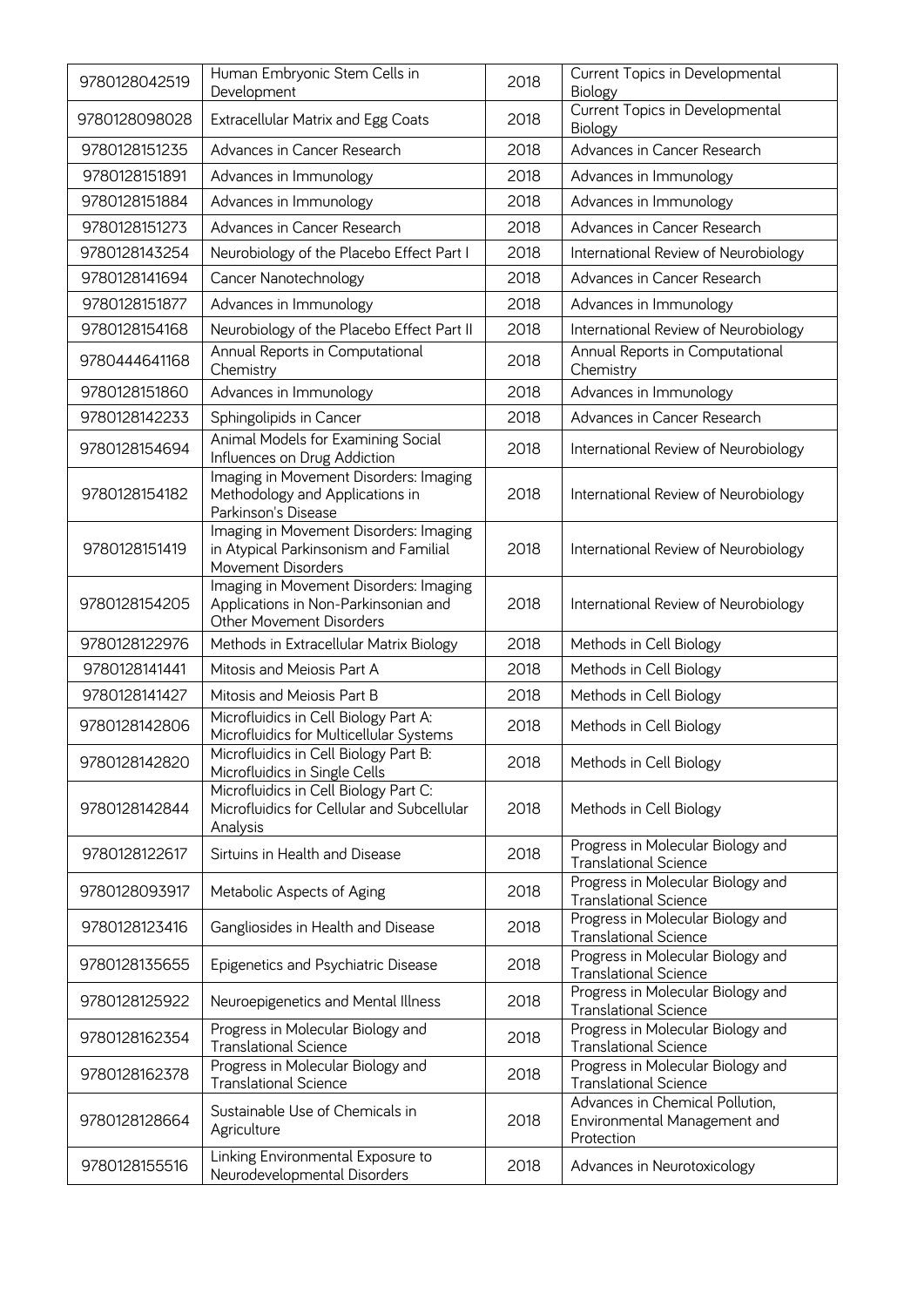| 9780128140277 | <b>Offshore Process Safety</b>                                                                                  | 2018 | Methods in Chemical Process Safety                                          |
|---------------|-----------------------------------------------------------------------------------------------------------------|------|-----------------------------------------------------------------------------|
| 9780128134818 | Intestinal Stem Cell Niche                                                                                      | 2018 | Advances in Stem Cells and their<br><b>Niches</b>                           |
| 9780128152171 | Advances in Imaging and Electron<br>Physics                                                                     | 2018 | Advances in Imaging and Electron<br>Physics                                 |
| 9780128152164 | Advances in Imaging and Electron<br>Physics                                                                     | 2018 | Advances in Imaging and Electron<br>Physics                                 |
| 9780128152157 | Advances in Imaging and Electron<br>Physics                                                                     | 2018 | Advances in Imaging and Electron<br>Physics                                 |
| 9780128152140 | Advances in Imaging and Electron<br>Physics                                                                     | 2018 | Advances in Imaging and Electron<br>Physics                                 |
| 9780128139813 | The Arts and The Brain                                                                                          | 2018 | Progress in Brain Research                                                  |
| 9780128146712 | Cerebral Lateralization and Cognition:<br>Evolutionary and Developmental<br>Investigations of Behavioral Biases | 2018 | Progress in Brain Research                                                  |
| 9780444641670 | The Opioid System as the Interface<br>between the Brain's Cognitive &<br>Motivational Systems                   | 2018 | Progress in Brain Research                                                  |
| 9780444641878 | Sport and the Brain: The Science of<br>Preparing, Enduring and Winning, Part C                                  | 2018 | Progress in Brain Research                                                  |
| 9780444641946 | Genetic Models and Molecular Pathways<br>Underlying Autism Spectrum Disorders                                   | 2018 | Progress in Brain Research                                                  |
| 9780128142554 | Psychedelic Neuroscience                                                                                        | 2018 | Progress in Brain Research                                                  |
| 9780128142578 | Imagining the Brain: Episodes in the<br>History of Brain Research                                               | 2018 | Progress in Brain Research                                                  |
| 9780128157725 | Advances in Biomembranes and Lipid<br>Self-Assembly                                                             | 2018 | Advances in Biomembranes and Lipid<br>Self-Assembly                         |
| 9780128157886 | Advances in Biomembranes and Lipid<br>Self-Assembly                                                             | 2018 | Advances in Biomembranes and Lipid<br>Self-Assembly                         |
| 9780128142998 | Advanced Tools for Integrated Water<br>Resources Management                                                     | 2018 | Advances in Chemical Pollution,<br>Environmental Management &<br>Protection |
| 9780128151990 | Advances in Bioenergy                                                                                           | 2018 | Advances in Bioenergy                                                       |
| 9780128123393 | Transcriptional Gene Regulation in Health<br>and Disease                                                        | 2018 | International Review of Cell and<br>Molecular Biology                       |
| 9780128146514 | International Review of Cell and<br>Molecular Biology                                                           | 2018 | International Review of Cell and<br>Molecular Biology                       |
| 9780128151952 | International Review of Cell and<br>Molecular Biology                                                           | 2018 | International Review of Cell and<br>Molecular Biology                       |
| 9780128137727 | G Protein-Coupled Receptors: Emerging<br>Paradigms in Activation, Signaling and<br>Regulation Part A            | 2018 | International Review of Cell and<br>Molecular Biology                       |
| 9780128137741 | G Protein-Coupled Receptors: Emerging<br>Paradigms in Activation, Signaling and<br>Regulation Part B            | 2018 | International Review of Cell and<br>Molecular Biology                       |
| 9780128157367 | Mitochondria and Longevity                                                                                      | 2018 | International Review of Cell and<br>Molecular Biology                       |
| 9780128153857 | Biology of T Cells - Part A                                                                                     | 2018 | International Review of Cell and<br>Molecular Biology                       |
| 9780444641199 | A Worldwide Yearly Survey of New Data<br>in Adverse Drug Reactions                                              | 2018 | Side Effects of Drugs Annual                                                |
| 9780128151259 | Profiles of Drug Substances, Excipients<br>and Related Methodology                                              | 2018 | Profiles of Drug Substances, Excipients<br>and Related Methodology          |
| 9780128151129 | Mesoporous Silica-based Nanomaterials<br>and Biomedical Applications, Part A                                    | 2018 | The Enzymes                                                                 |
| 9780128151112 | Mesoporous Silica-based Nanomaterials<br>and Biomedical Applications, Part B                                    | 2018 | The Enzymes                                                                 |
| 9780128146040 | Microbiology of Atypical Environments                                                                           | 2018 | Methods in Microbiology                                                     |
| 9780128141717 | Advances in Motivation Science                                                                                  | 2018 | Advances in Motivation Science                                              |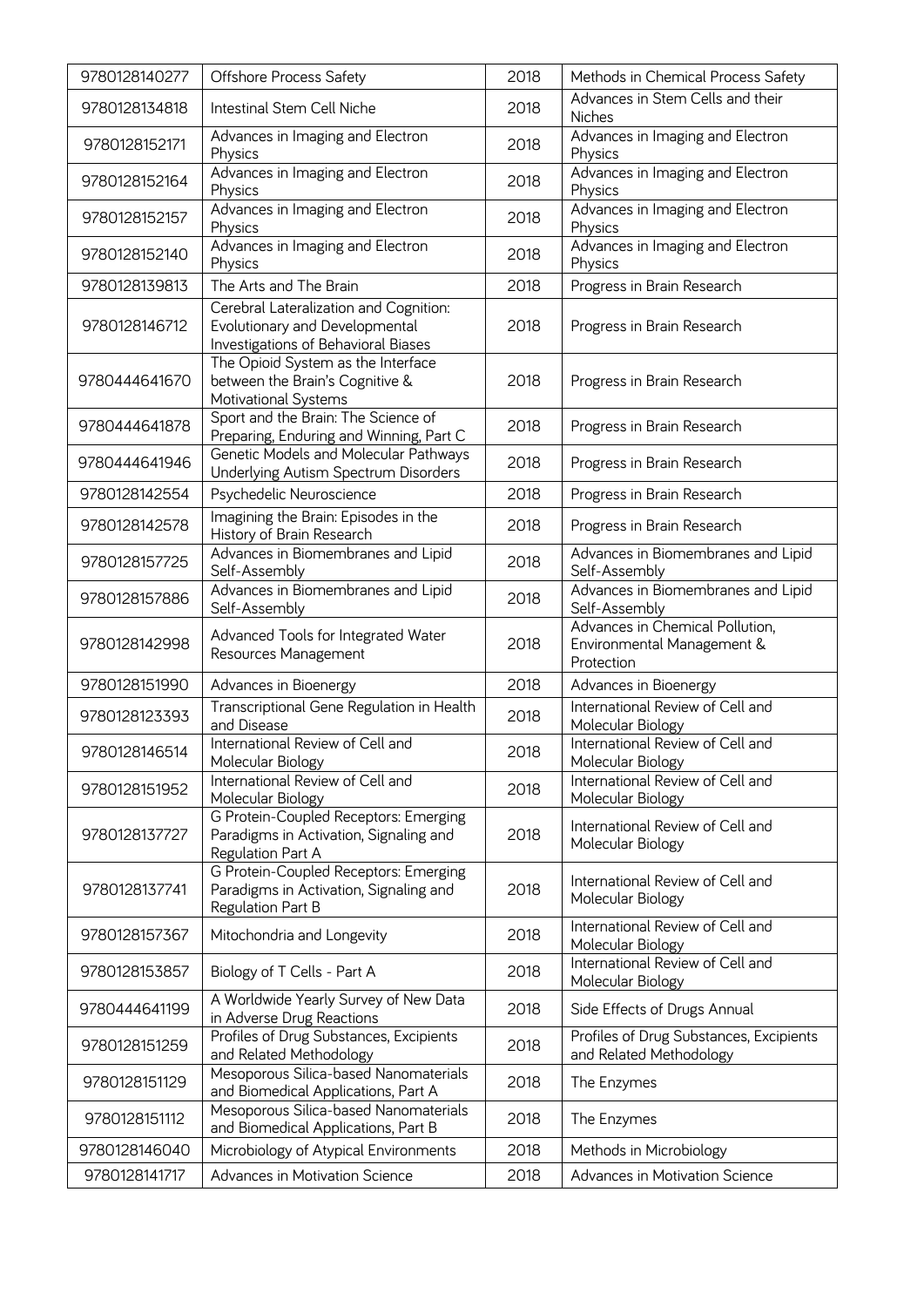| 9780128150849 | Advances in the Study of Behavior                                                             | 2018 | Advances in the Study of Behavior                                 |
|---------------|-----------------------------------------------------------------------------------------------|------|-------------------------------------------------------------------|
| 9780128151853 | Advances in Heat Transfer                                                                     | 2018 | Advances in Heat Transfer                                         |
| 9780128151006 | Advances in Crystals and Elastic<br>Metamaterials, Part 1                                     | 2018 | Advances in Applied Mechanics                                     |
| 9780128151433 | Neglected Diseases: Extensive Space for<br>Modern Drug Discovery                              | 2018 | Annual Reports in Medicinal Chemistry                             |
| 9780128150962 | Bridging Scales in Modelling and<br>Simulation of Non-Reacting and Reacting<br>Flows. Part I  | 2018 | Advances in Chemical Engineering                                  |
| 9780128152119 | Advances in Physical Organic Chemistry                                                        | 2018 | Advances in Physical Organic<br>Chemistry                         |
| 9780128150948 | Bridging Scales in Modelling and<br>Simulation of Non-Reacting and Reacting<br>Flows. Part II | 2018 | Advances in Chemical Engineering                                  |
| 9780128151136 | Advances in Child Development and<br>Behavior                                                 | 2018 | Advances in Child Development and<br>Behavior                     |
| 9780128150917 | International Review of Research in<br>Developmental Disabilities                             | 2018 | International Review of Research in<br>Developmental Disabilities |
| 9780128147634 | Studying the Perception-Action System<br>as a Model System for Understanding<br>Development   | 2018 | Advances in Child Development and<br>Behavior                     |
| 9780128150900 | International Review of Research in<br>Developmental Disabilities                             | 2018 | International Review of Research in<br>Developmental Disabilities |
| 9780128146897 | Advances in Experimental Social<br>Psychology                                                 | 2018 | Advances in Experimental Social<br>Psychology                     |
| 9780128152133 | Progress in Medicinal Chemistry                                                               | 2018 | Progress in Medicinal Chemistry                                   |
| 9780128150818 | Advances in Experimental Social<br>Psychology                                                 | 2018 | Advances in Experimental Social<br>Psychology                     |
| 9780128152089 | Advances in Geophysics                                                                        | 2018 | Advances in Geophysics                                            |
| 9780128150887 | Advances in Catalysis                                                                         | 2018 | Advances in Catalysis                                             |
| 9780128150870 | Advances in Catalysis                                                                         | 2018 | Advances in Catalysis                                             |
| 9780444641175 | Progress in Optics                                                                            | 2018 | Progress in Optics                                                |
| 9780128142158 | Advances In Atomic, Molecular, and<br><b>Optical Physics</b>                                  | 2018 | Advances In Atomic, Molecular, and<br><b>Optical Physics</b>      |
| 9780128150863 | Current Topics in Language                                                                    | 2018 | Psychology of Learning and Motivation                             |
| 9780128150832 | Advances in Organometallic Chemistry                                                          | 2018 | Advances in Organometallic Chemistry                              |
| 9780128152423 | Solid State Physics                                                                           | 2018 | Solid State Physics                                               |
| 9780128150856 | Psychology of Learning and Motivation                                                         | 2018 | Psychology of Learning and Motivation                             |
| 9780128150825 | Advances in Organometallic Chemistry                                                          | 2018 | Advances in Organometallic Chemistry                              |
| 9780128151099 | Supramolecular Chemistry                                                                      | 2018 | Advances in Inorganic Chemistry                                   |
| 9780128150771 | Materials for Sustainable Energy                                                              | 2018 | Advances in Inorganic Chemistry                                   |
| 9780128144138 | Nitric Oxide and Other Small Signalling<br>Molecules                                          | 2018 | Advances in Microbial Physiology                                  |
| 9780128151907 | Advances in Microbial Physiology                                                              | 2018 | Advances in Microbial Physiology                                  |
| 9780128152027 | Sialic Acids, Part I: Historical Background<br>and Development, and Chemical<br>Synthesis     | 2018 | Advances in Carbohydrate Chemistry<br>and Biochemistry            |
| 9780128130025 | Novel Electronic Structure Theory:<br>General Innovations and Strongly<br>Correlated Systems  | 2018 | Advances in Quantum Chemistry                                     |
| 9780128137109 | Advances in Quantum Chemistry                                                                 | 2018 | Advances in Quantum Chemistry                                     |
| 9780128151464 | The Alkaloids: Chemistry and Biology                                                          | 2018 | The Alkaloids: Chemistry and Biology                              |
| 9780128157909 | The Alkaloids: Chemistry and Biology                                                          | 2018 | The Alkaloids: Chemistry and Biology                              |
| 9780128121511 | Vascular Pharmacology: Cytoskeleton<br>and Extracellular Matrix                               | 2018 | Advances in Pharmacology                                          |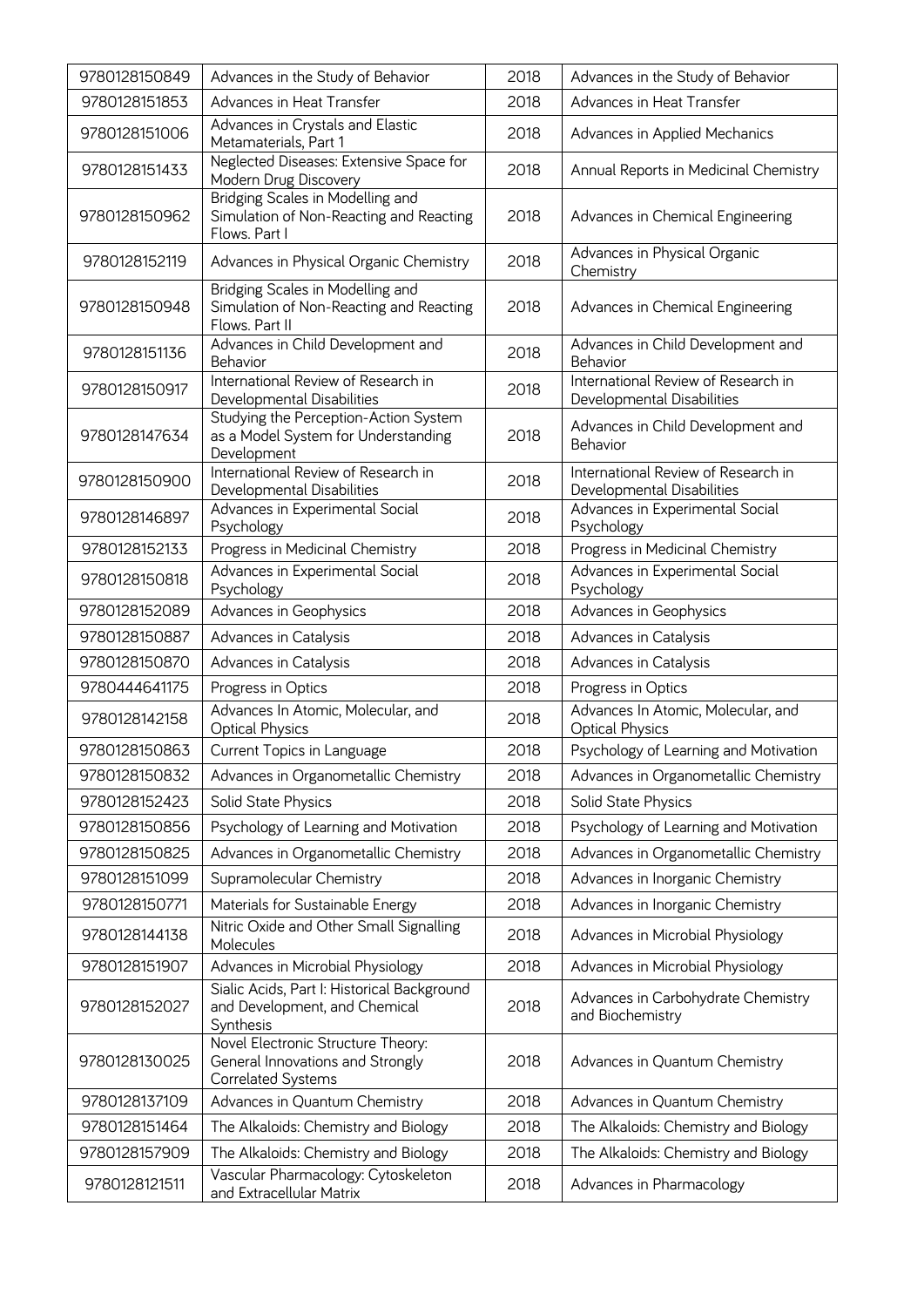| 9780128154564 | Cell Volume Regulation                                                                  | 2018 | <b>Current Topics in Membranes</b>                      |
|---------------|-----------------------------------------------------------------------------------------|------|---------------------------------------------------------|
| 9780128158067 | Membranes in Pulmonary Vascular<br><b>Disease</b>                                       | 2018 | <b>Current Topics in Membranes</b>                      |
| 9780128140871 | Apprentices to Genius: A tribute to<br>Solomon H. Snyder                                | 2018 | Advances in Pharmacology                                |
| 9780128152072 | Advances in Clinical Chemistry                                                          | 2018 | Advances in Clinical Chemistry                          |
| 9780128133811 | Pharmacogenetics                                                                        | 2018 | Advances in Pharmacology                                |
| 9780128152065 | Advances in Clinical Chemistry                                                          | 2018 | Advances in Clinical Chemistry                          |
| 9780128152058 | Advances in Clinical Chemistry                                                          | 2018 | Advances in Clinical Chemistry                          |
| 9780128152041 | Advances in Clinical Chemistry                                                          | 2018 | Advances in Clinical Chemistry                          |
| 9780128152034 | Advances in Clinical Chemistry                                                          | 2018 | Advances in Clinical Chemistry                          |
| 9780128149133 | Annual Reports on NMR Spectroscopy                                                      | 2018 | Annual Reports on NMR Spectroscopy                      |
| 9780128152126 | Annual Reports on NMR Spectroscopy                                                      | 2018 | Annual Reports on NMR Spectroscopy                      |
| 9780081026687 | Annual Reports on NMR Spectroscopy                                                      | 2018 | Annual Reports on NMR Spectroscopy                      |
| 9780128151396 | Nanowires for Energy Applications                                                       | 2018 | Semiconductors and Semimetals                           |
| 9780128151921 | Advances in Parasitology                                                                | 2018 | Advances in Parasitology                                |
| 9780128150993 | <b>Silicon Photonics</b>                                                                | 2018 | Semiconductors and Semimetals                           |
| 9780128175422 | Photonic Crystal Metasurface<br>Optoelectronics                                         | 2019 | Semiconductors and Semimetals                           |
| 9780128171592 | Advances in Genetics                                                                    | 2019 | <b>Advances in Genetics</b>                             |
| 9780128177228 | Advances in Virus Research                                                              | 2019 | Advances in Virus Research                              |
| 9780081027509 | Highlighting Operational and<br>Implementation Research for Control of<br>Helminthiasis | 2019 | Advances in Parasitology                                |
| 9780128177167 | Advances in Parasitology                                                                | 2019 | Advances in Parasitology                                |
| 9780128171615 | <b>Advances in Genetics</b>                                                             | 2019 | <b>Advances in Genetics</b>                             |
| 9780128169759 | Advances in Applied Microbiology                                                        | 2019 | Advances in Applied Microbiology                        |
| 9780128176184 | Advances in Applied Microbiology                                                        | 2019 | Advances in Applied Microbiology                        |
| 9780128177822 | Aldosterone                                                                             | 2019 | Vitamins and Hormones                                   |
| 9780128178423 | Iron Metabolism: Hepcidin                                                               | 2019 | Vitamins and Hormones                                   |
| 9780128151211 | Advances in Computers                                                                   | 2019 | Advances in Computers                                   |
| 9780128160701 | Advances in Computers                                                                   | 2019 | Advances in Computers                                   |
| 9780128155578 | Molecular Chaperones in Human<br>Disorders                                              | 2019 | Advances in Protein Chemistry and<br>Structural Biology |
| 9780128171578 | Advances in Computers                                                                   | 2019 | Advances in Computers                                   |
| 9780128155592 | <b>DNA Repair</b>                                                                       | 2019 | Advances in Protein Chemistry and<br>Structural Biology |
| 9780128155615 | Intracellular Signalling Proteins                                                       | 2019 | Advances in Protein Chemistry and<br>Structural Biology |
| 9780128171493 | Advances in Heterocyclic Chemistry                                                      | 2019 | Advances in Heterocyclic Chemistry                      |
| 9780128171813 | Advances in Heterocyclic Chemistry                                                      | 2019 | Advances in Heterocyclic Chemistry                      |
| 9780128174739 | Advances in Heterocyclic Chemistry                                                      | 2019 | Advances in Heterocyclic Chemistry                      |
| 9780128098042 | Plant Development and Evolution                                                         | 2019 | Current Topics in Developmental<br>Biology              |
| 9780128104897 | Organ Development                                                                       | 2019 | Current Topics in Developmental<br>Biology              |
| 9780128104873 | Vertebrate Skeletal Development                                                         | 2019 | Current Topics in Developmental<br><b>Biology</b>       |
| 9780128115442 | Sex Determination in Vertebrates                                                        | 2019 | Current Topics in Developmental<br>Biology              |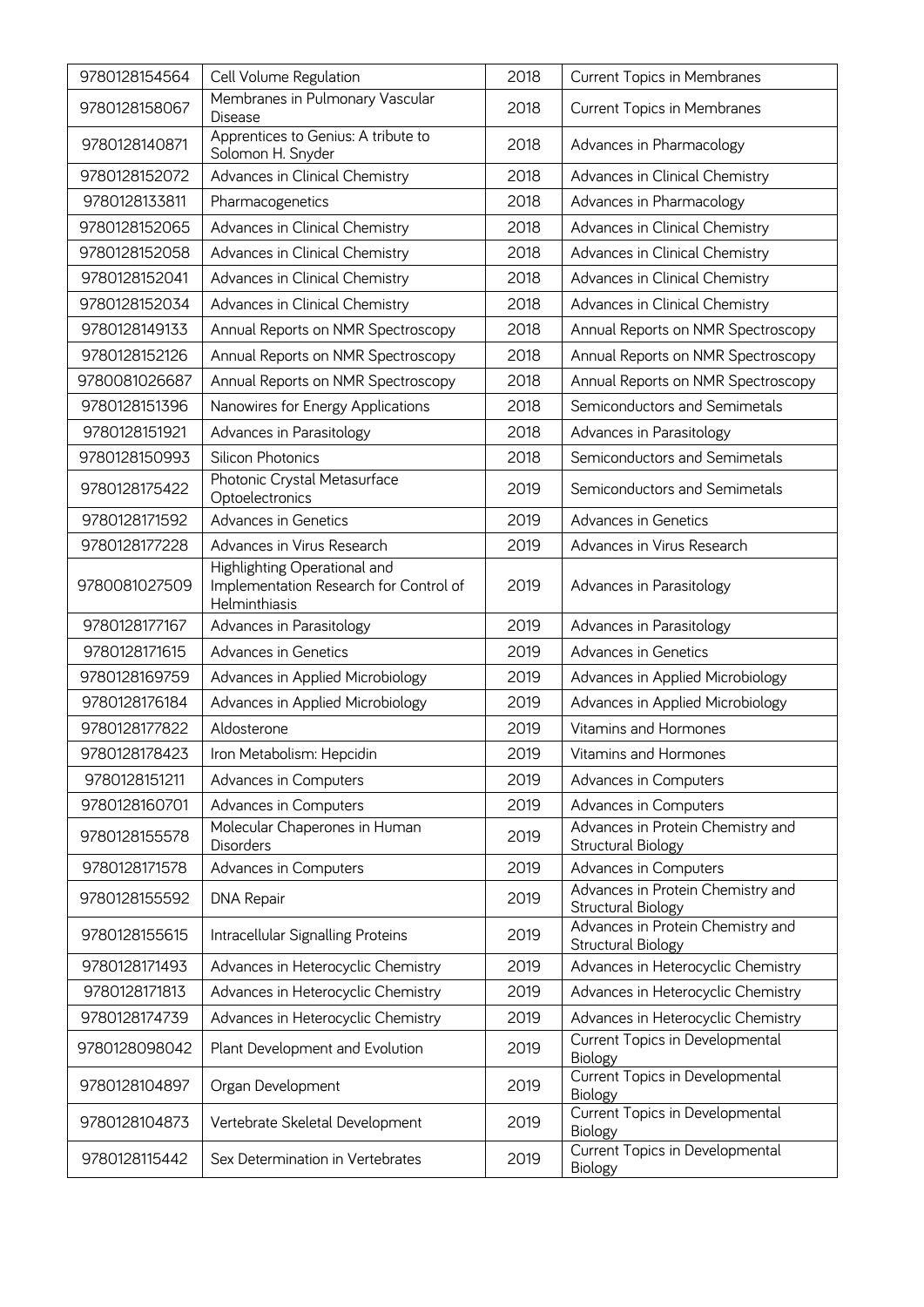| 9780128097526 | The Immortal Germline                                                                                                                                       | 2019 | Current Topics in Developmental<br><b>Biology</b>                 |
|---------------|-------------------------------------------------------------------------------------------------------------------------------------------------------------|------|-------------------------------------------------------------------|
| 9780128149942 | Cancer Stem Cells                                                                                                                                           | 2019 | Advances in Cancer Research                                       |
| 9780128177020 | Advances in Immunology                                                                                                                                      | 2019 | Advances in Immunology                                            |
| 9780128177044 | Advances in Immunology                                                                                                                                      | 2019 | Advances in Immunology                                            |
| 9780128171530 | Advances in Cancer Research                                                                                                                                 | 2019 | Advances in Cancer Research                                       |
| 9780128170229 | Immunotherapy of Cancer                                                                                                                                     | 2019 | Advances in Cancer Research                                       |
| 9780128187708 | Imaging in Movement Disorders: Imaging<br>in Non-Parkinsonian Movement<br>Disorders and Dementias, Part 2                                                   | 2019 | International Review of Neurobiology                              |
| 9780128172247 | Mitochondrial Dysfunction in<br>Neurodegeneration and Peripheral<br>Neuropathies                                                                            | 2019 | International Review of Neurobiology                              |
| 9780128151075 | G Protein-Coupled Receptors, Part B                                                                                                                         | 2019 | Methods in Cell Biology                                           |
| 9780128159545 | Echinoderms, Part A                                                                                                                                         | 2019 | Methods in Cell Biology                                           |
| 9780128170724 | Echinoderms, Part B                                                                                                                                         | 2019 | Methods in Cell Biology                                           |
| 9780128170182 | Three-Dimensional Electron Microscopy                                                                                                                       | 2019 | Methods in Cell Biology                                           |
| 9780128167243 | G Protein Signaling Pathways in Health<br>and Disease                                                                                                       | 2019 | Progress in Molecular Biology and<br><b>Translational Science</b> |
| 9780128177389 | Glycans and Glycosaminoglycans as<br>Clinical Biomarkers and Therapeutics -<br>Part A                                                                       | 2019 | Progress in Molecular Biology and<br><b>Translational Science</b> |
| 9780128177402 | Glycans and Glycosaminoglycans as<br>Clinical Biomarkers and Therapeutics -<br>Part B                                                                       | 2019 | Progress in Molecular Biology and<br><b>Translational Science</b> |
| 9780128171776 | Advances in Imaging and Electron<br>Physics                                                                                                                 | 2019 | Advances in Imaging and Electron<br>Physics                       |
| 9780128171837 | Advances in Imaging and Electron<br>Physics                                                                                                                 | 2019 | Advances in Imaging and Electron<br>Physics                       |
| 9780128174692 | Advances in Imaging and Electron<br>Physics                                                                                                                 | 2019 | Advances in Imaging and Electron<br>Physics                       |
| 9780444642271 | Meditation                                                                                                                                                  | 2019 | Progress in Brain Research                                        |
| 9780444642080 | Nanoneuroprotection and<br>Nanoneurotoxicology                                                                                                              | 2019 | Progress in Brain Research                                        |
| 9780444642509 | Sleep Deprivation and Cognition                                                                                                                             | 2019 | Progress in Brain Research                                        |
| 9780444642523 | <b>Emotion and Cognition</b>                                                                                                                                | 2019 | Progress in Brain Research                                        |
| 9780444642332 | Mathematical Modelling in Motor<br>Neuroscience: State of the Art and<br>Translation to the Clinic. Ocular Motor<br>Plant and Gaze Stabilization Mechanisms | 2019 | Progress in Brain Research                                        |
| 9780444642547 | Mathematical Modelling in Motor<br>Neuroscience: State of the Art and<br>Translation to the Clinic. Gaze Orienting<br>Mechanisms and Disease                | 2019 | Progress in Brain Research                                        |
| 9780081028568 | Advances in Biomembranes and Lipid<br>Self-Assembly                                                                                                         | 2019 | Advances in Biomembranes and Lipid<br>Self-Assembly               |
| 9780128175507 | Dust Explosions                                                                                                                                             | 2019 | Methods in Chemical Process Safety                                |
| 9780128157176 | Role of Inflammation in Environmental<br>Neurotoxicity                                                                                                      | 2019 | Advances in Neurotoxicology                                       |
| 9780128153819 | Biology of T Cells - Part B                                                                                                                                 | 2019 | International Review of Cell and<br>Molecular Biology             |
| 9780128167038 | International Review of Cell and<br>Molecular Biology                                                                                                       | 2019 | International Review of Cell and<br>Molecular Biology             |
| 9780128159798 | Nucleic Acid Sensing and Immunity, Part<br>A                                                                                                                | 2019 | International Review of Cell and<br>Molecular Biology             |
| 9780128159811 | Nucleic Acid Sensing and Immunity - Part<br>B                                                                                                               | 2019 | International Review of Cell and<br>Molecular Biology             |